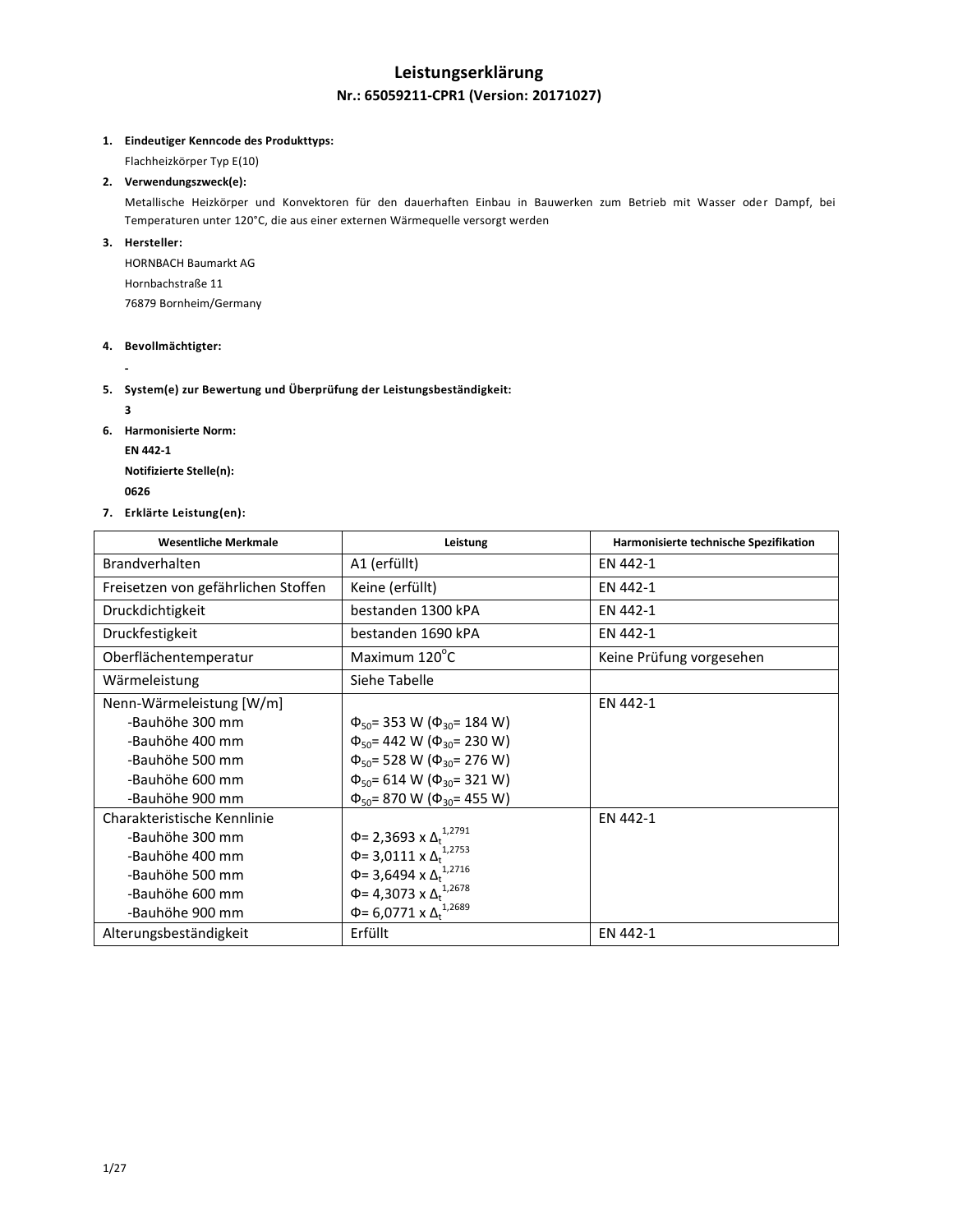| Kenncode<br>Flachheizkörper | Artikel-nummer                   | Nenn-<br>Wärme-<br>leistung ¢50 | Kenncode<br>Flachheizkörper | Artikel-nummer      | Nenn-<br>Wärme-<br>leistung ¢50 |
|-----------------------------|----------------------------------|---------------------------------|-----------------------------|---------------------|---------------------------------|
| Typ E (10) 300 x 600-6      | PN1030060LA003<br>7              | 212 Watt                        | Typ E (10) 500 x 800-<br>6  | PN1050080LA00<br>37 | 422 Watt                        |
| Typ E (10) 300 x 800-6      | PN1030080LA003<br>7              | 282 Watt                        | Typ E (10) 600 x<br>1000-6  | PN1060060LA00<br>37 | 614 Watt                        |
| Typ E (10) 300 x 1000-6     | PN1030100LA003<br>7              | 353 Watt                        | Typ E (10) 600 x<br>1200-6  | PN1060120LA00<br>37 | 737 Watt                        |
| Typ E (10) 300 x 1200-6     | PN1030120LA003<br>7              | 424 Watt                        | Typ E (10) 600 x<br>1400-6  | PN1060140LA00<br>37 | 860 Watt                        |
| Typ E (10) 300 x 1400-6     | PN1030140LA003<br>7              | 494 Watt                        | Typ E (10) 600 x<br>1600-6  | PN1060160LA00<br>37 | 982 Watt                        |
| Typ E (10) 300 x 1600-6     | PN1030160LA003<br>7              | 565 Watt                        | Typ E (10) 600 x<br>1800-6  | PN1060180LA00<br>37 | 1105 Watt                       |
| Typ E (10) 300 x 1800-6     | PN1030180LA003<br>7              | 635 Watt                        | Typ E (10) 600 x<br>2000-6  | PN1060200LA00<br>37 | 1228 Watt                       |
| Typ E (10) 300 x 2000-6     | PN1030200LA003<br>7              | 706 Watt                        | Typ E (10) 600 x 500-<br>6  | PN1060050LA00<br>37 | 307 Watt                        |
| Typ E (10) 400 x 600-6      | PN1040060LA003<br>7              | 265 Watt                        | Typ E (10) 600 x 600-<br>4  | PN1060060LN00<br>37 | 368 Watt                        |
| Typ E (10) 400 x 800-6      | PN1040080LA003<br>7              | 354 Watt                        | Typ E (10) 600 x 600-<br>6  | PN1060060LA00<br>37 | 368 Watt                        |
| Typ E (10) 400 x 1000-6     | PN1040100LA003<br>7              | 442 Watt                        | Typ E (10) 600 x 800-<br>6  | PN1060080LA00<br>37 | 491 Watt                        |
| Typ E (10) 400 x 1200-6     | PN1040120LA003<br>7              | 530 Watt                        | Typ E (10) 900 x 500-<br>6  | PN1090050LA00<br>37 | 435 Watt                        |
| Typ E (10) 400 x 1400-6     | PN1040140LA003<br>7              | 619 Watt                        | Typ E (10) 900 x 600-<br>6  | PN1090060LA00<br>37 | 522 Watt                        |
| Typ E (10) 400 x 1600-6     | PN1040160LA003<br>7              | 707 Watt                        | Typ E (10) 900 x 800-<br>6  | PN1090080LA00<br>37 | 696 Watt                        |
| Typ E (10) 400 x 1800-6     | PN1040180LA003<br>7              | 796 Watt                        | Typ E (10) 900 x<br>1000-6  | PN1090100LA00<br>37 | 870 Watt                        |
| Typ E (10) 400 x 2000-6     | PN1040200LA003<br>7              | 884 Watt                        | Typ E (10) 900 x<br>1200-6  | PN1090120LA00<br>37 | 1044 Watt                       |
| Typ E (10) 500 x 1000-6     | PN1050100LA003<br>7              | 528 Watt                        | Typ E (10) 900 x<br>1400-6  | PN1090140LA00<br>37 | 1218 Watt                       |
| Typ E (10) 500 x 1200-6     | PN1050120LA003<br>7              | 634 Watt                        | Typ E (10) 900 x<br>1600-6  | PN1090160LA00<br>37 | 1392 Watt                       |
| Typ E (10) 500 x 1400-6     | PN1050140LA003<br>7              | 739 Watt                        |                             |                     |                                 |
| Typ E (10) 500 x 1600-6     | PN1050160LA003<br>$\overline{7}$ | 845 Watt                        |                             |                     |                                 |
| Typ E (10) 500 x 1800-6     | PN1050180LA003<br>7              | 950 Watt                        |                             |                     |                                 |
| Typ E (10) 500 x 2000-6     | PN1050200LA003<br>7              | 1056 Watt                       |                             |                     |                                 |
| Typ E (10) 500 x 400-4      | PN1050040LN003<br>7              | 211 Watt                        |                             |                     |                                 |
| Typ E (10) 500 x 600-4      | PN1050060LN003<br>7              | 317 Watt                        |                             |                     |                                 |
| Typ E (10) 500 x 600-6      | PN1050060LA003<br>7              | 317 Watt                        |                             |                     |                                 |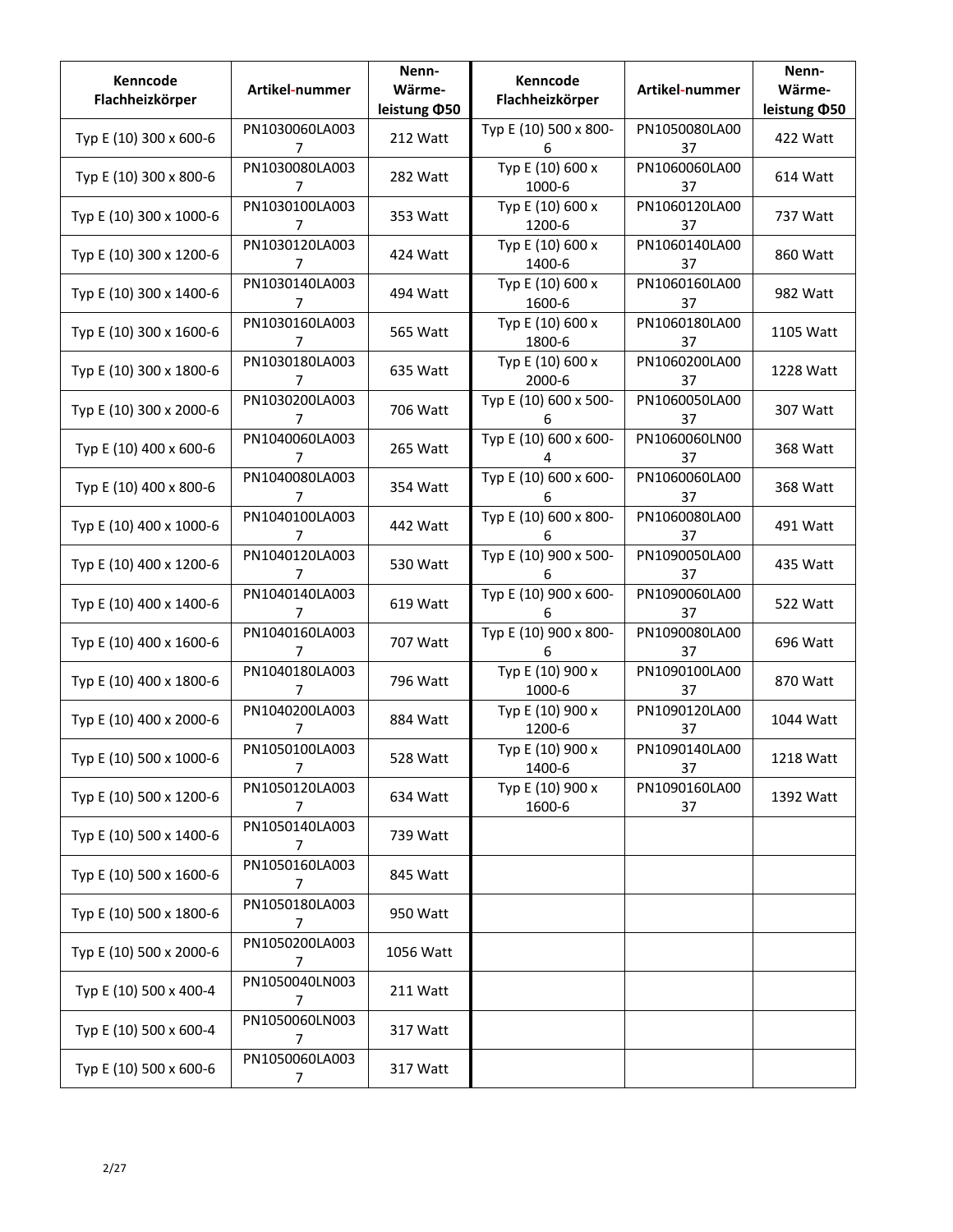**Die Leistung des vorstehenden Produkts entspricht der erklärten Leistung/den erklärten Leistungen. Für die Erstellung der Leistungserklärung im Einklang mit der Verordnung (EU) Nr. 305/2011 ist allein der obengenannte Hersteller verantwortlich.**

**Unterzeichnet für den Hersteller und im Namen des Herstellers von:**

**Andreas Back Leiter Qualitätsmanagement, Umwelt & CSR**

**Bornheim, 10.08.2017**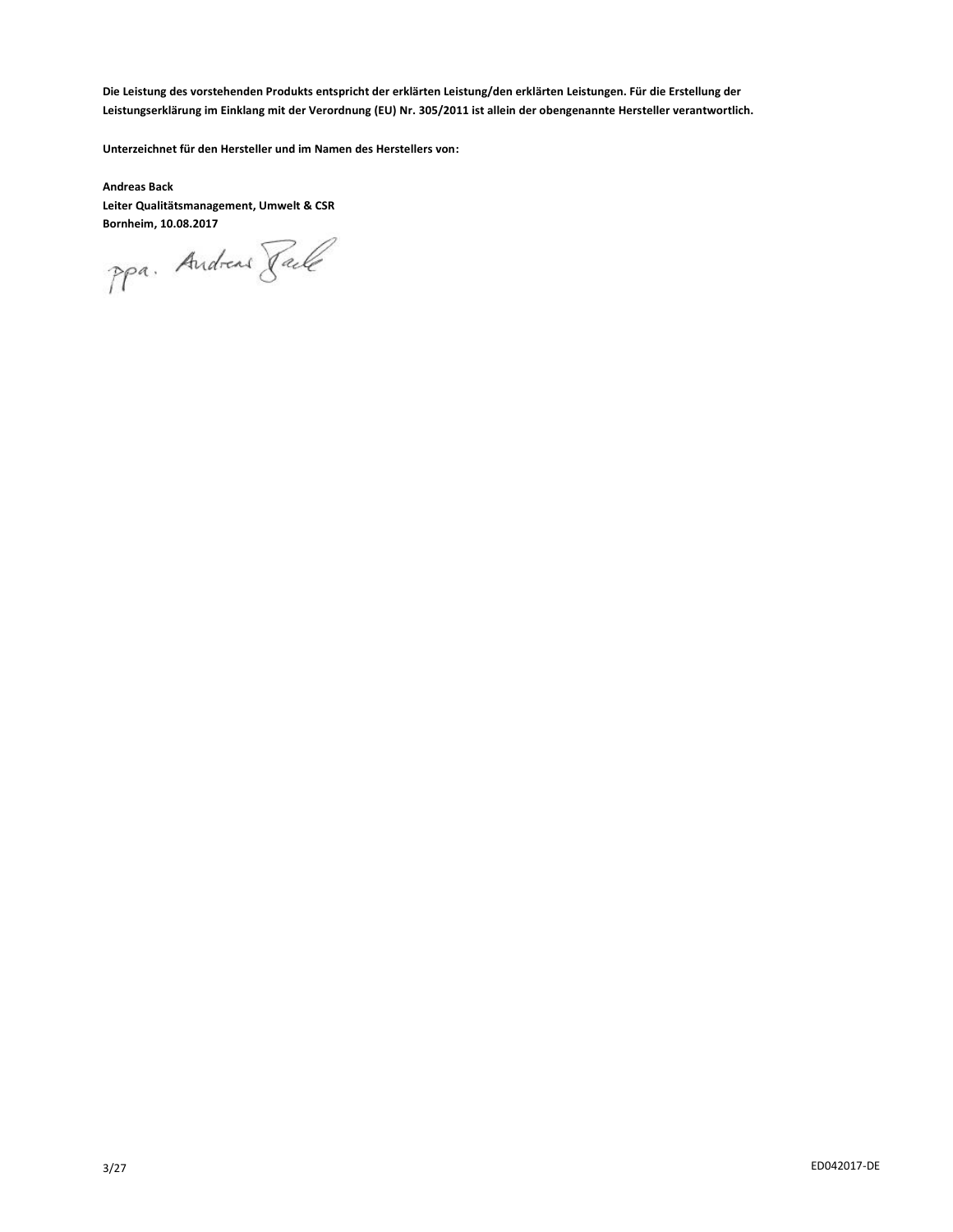# **Declaration of performance**

## **No. 65059211-CPR1 (Version: 20171027)**

**1. Unique identification code of the product-type:**

Flat radiator, type E(10)

#### **2. Intended use/es:**

Metal radiators and convector heaters for permanent installation in buildings, for operation with water or steam at temperatu res below 120°C, supplied by an external heat source

#### **3. Manufacturer:**

HORNBACH Baumarkt AG Hornbachstraße 11 76879 Bornheim/Germany

#### **4. Authorised representative:**

**5. System/s of AVCP:**

**3**

**-**

**6. Harmonised standard: EN 442-1**

**Notified body/ies:**

- **<sup>0626</sup>**
- **7. Declared performance/s:**

| <b>Essential characteristics</b> | Performance                                               | Harmonized technical specification |
|----------------------------------|-----------------------------------------------------------|------------------------------------|
| Reaction to fire                 | A1 (fulfilled)                                            | EN 442-1                           |
| Release of hazardous substances  | None (fulfilled)                                          | EN 442-1                           |
| Pressure tightness               | Passed 1300 kPA                                           | EN 442-1                           |
| Pressure resistance              | Passed 1690 kPA                                           | EN 442-1                           |
| Surface temperature              | Maximum 120°C                                             | No designated test                 |
| Heat output                      | See table                                                 |                                    |
| Rated heat output [w/m]          |                                                           | EN 442-1                           |
| -Height 300 mm                   | $\Phi_{50}$ = 353 W ( $\Phi_{30}$ = 184 W)                |                                    |
| -Height 400 mm                   | $\Phi_{50}$ = 442 W ( $\Phi_{30}$ = 230 W)                |                                    |
| -Height 500 mm                   | $\Phi_{50}$ = 528 W ( $\Phi_{30}$ = 276 W)                |                                    |
| -Height 600 mm                   | $\Phi_{50}$ = 614 W ( $\Phi_{30}$ = 321 W)                |                                    |
| -Height 900 mm                   | $\Phi_{50}$ = 870 W ( $\Phi_{30}$ = 455 W)                |                                    |
| Characteristic curve             |                                                           | EN 442-1                           |
| -Height 300 mm                   | Φ= 2,3693 x Δ <sub>t</sub> <sup>1,2791</sup>              |                                    |
| -Height 400 mm                   | $\Phi$ = 3,0111 x $\Delta$ <sub>t</sub> <sup>1,2753</sup> |                                    |
| -Height 500 mm                   | Φ= 3,6494 x $Δ_t$ <sup>1,2716</sup>                       |                                    |
| -Height 600 mm                   | Φ= 4,3073 x $Δ_t$ <sup>1,2678</sup>                       |                                    |
| -Height 900 mm                   | Φ= 6,0771 x $Δ_t$ <sup>1,2689</sup>                       |                                    |
| Aging resistance                 | <b>Fulfilled</b>                                          | EN 442-1                           |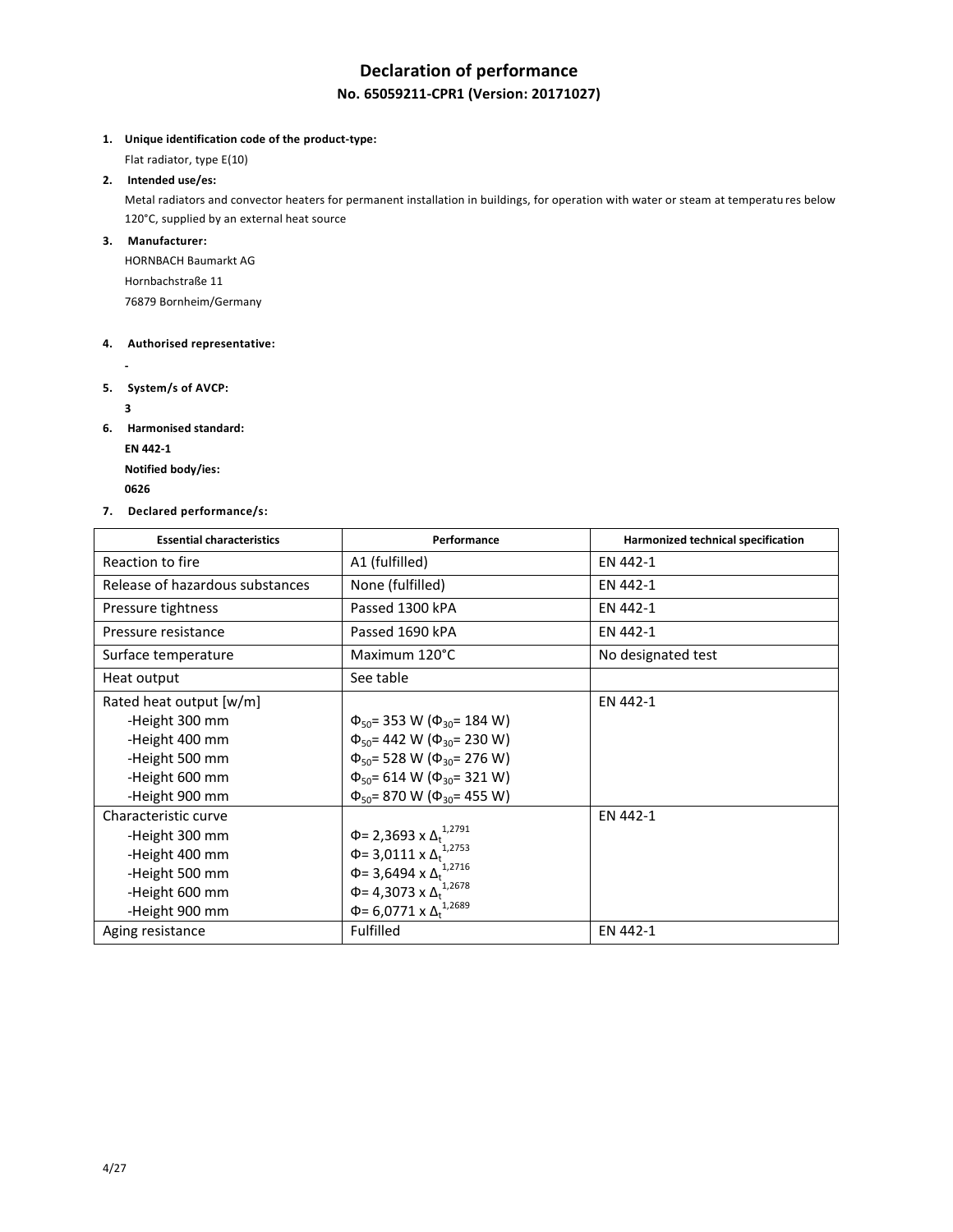| <b>Flat radiator</b><br>identification code | Article number      | <b>Rated heat</b><br>output ¢50 | <b>Flat radiator</b><br>identification code | Article number      | <b>Rated heat</b><br>output ¢50 |
|---------------------------------------------|---------------------|---------------------------------|---------------------------------------------|---------------------|---------------------------------|
| Type E (10) 300 x 600-6                     | PN1030060LA003<br>7 | 212 watts                       | Type E (10) 500 x<br>800-6                  | PN1050080LA00<br>37 | 422 watts                       |
| Type E (10) 300 x 800-6                     | PN1030080LA003<br>7 | 282 watts                       | Type E (10) 600 x<br>1000-6                 | PN1060060LA00<br>37 | 614 watts                       |
| Type E (10) 300 x 1000-<br>6                | PN1030100LA003<br>7 | 353 watts                       | Type E (10) 600 x<br>1200-6                 | PN1060120LA00<br>37 | 737 watts                       |
| Type E (10) 300 x 1200-<br>6                | PN1030120LA003<br>7 | 424 watts                       | Type E (10) 600 x<br>1400-6                 | PN1060140LA00<br>37 | 860 watts                       |
| Type E (10) 300 x 1400-<br>6                | PN1030140LA003<br>7 | 494 watts                       | Type E (10) 600 x<br>1600-6                 | PN1060160LA00<br>37 | 982 watts                       |
| Type E (10) 300 x 1600-<br>6                | PN1030160LA003<br>7 | 565 watts                       | Type E (10) 600 x<br>1800-6                 | PN1060180LA00<br>37 | 1105 watts                      |
| Type E (10) 300 x 1800-<br>6                | PN1030180LA003<br>7 | 635 watts                       | Type E (10) 600 x<br>2000-6                 | PN1060200LA00<br>37 | 1228 watts                      |
| Type E (10) 300 x 2000-<br>6                | PN1030200LA003<br>7 | 706 watts                       | Type E (10) 600 x<br>$500 - 6$              | PN1060050LA00<br>37 | 307 watts                       |
| Type E (10) 400 x 600-6                     | PN1040060LA003<br>7 | 265 watts                       | Type E (10) 600 x<br>600-4                  | PN1060060LN00<br>37 | 368 watts                       |
| Type E (10) 400 x 800-6                     | PN1040080LA003<br>7 | 354 watts                       | Type E (10) 600 x<br>600-6                  | PN1060060LA00<br>37 | 368 watts                       |
| Type E (10) 400 x 1000-                     | PN1040100LA003<br>7 | 442 watts                       | Type E (10) 600 x<br>$800 - 6$              | PN1060080LA00<br>37 | 491 watts                       |
| Type E (10) 400 x 1200-<br>h                | PN1040120LA003<br>7 | 530 watts                       | Type E (10) 900 x<br>$500-6$                | PN1090050LA00<br>37 | 435 watts                       |
| Type E (10) 400 x 1400-<br>6                | PN1040140LA003<br>7 | 619 watts                       | Type E (10) 900 x<br>600-6                  | PN1090060LA00<br>37 | 522 watts                       |
| Type E (10) 400 x 1600-<br>6                | PN1040160LA003<br>7 | 707 watts                       | Type E (10) 900 x<br>800-6                  | PN1090080LA00<br>37 | 696 watts                       |
| Type E (10) 400 x 1800-<br>6                | PN1040180LA003<br>7 | 796 watts                       | Type E (10) 900 x<br>1000-6                 | PN1090100LA00<br>37 | 870 watts                       |
| Type E (10) 400 x 2000-<br>6                | PN1040200LA003<br>7 | 884 watts                       | Type E (10) 900 x<br>1200-6                 | PN1090120LA00<br>37 | 1044 watts                      |
| Type E (10) 500 x 1000-<br>6                | PN1050100LA003<br>7 | 528 watts                       | Type E (10) 900 x<br>1400-6                 | PN1090140LA00<br>37 | 1218 watts                      |
| Type E (10) 500 x 1200-<br>6                | PN1050120LA003<br>7 | 634 watts                       | Type E (10) 900 x<br>1600-6                 | PN1090160LA00<br>37 | 1392 watts                      |
| Type E (10) 500 x 1400-<br>6                | PN1050140LA003<br>7 | 739 watts                       |                                             |                     |                                 |
| Type E (10) 500 x 1600-<br>6                | PN1050160LA003<br>7 | 845 watts                       |                                             |                     |                                 |
| Type E (10) 500 x 1800-<br>6                | PN1050180LA003<br>7 | 950 watts                       |                                             |                     |                                 |
| Type E (10) 500 x 2000-<br>6                | PN1050200LA003<br>7 | 1056 watts                      |                                             |                     |                                 |
| Type E (10) 500 x 400-4                     | PN1050040LN003<br>7 | 211 watts                       |                                             |                     |                                 |
| Type E (10) 500 x 600-4                     | PN1050060LN003<br>7 | 317 watts                       |                                             |                     |                                 |
| Type E (10) 500 x 600-6                     | PN1050060LA003<br>7 | 317 watts                       |                                             |                     |                                 |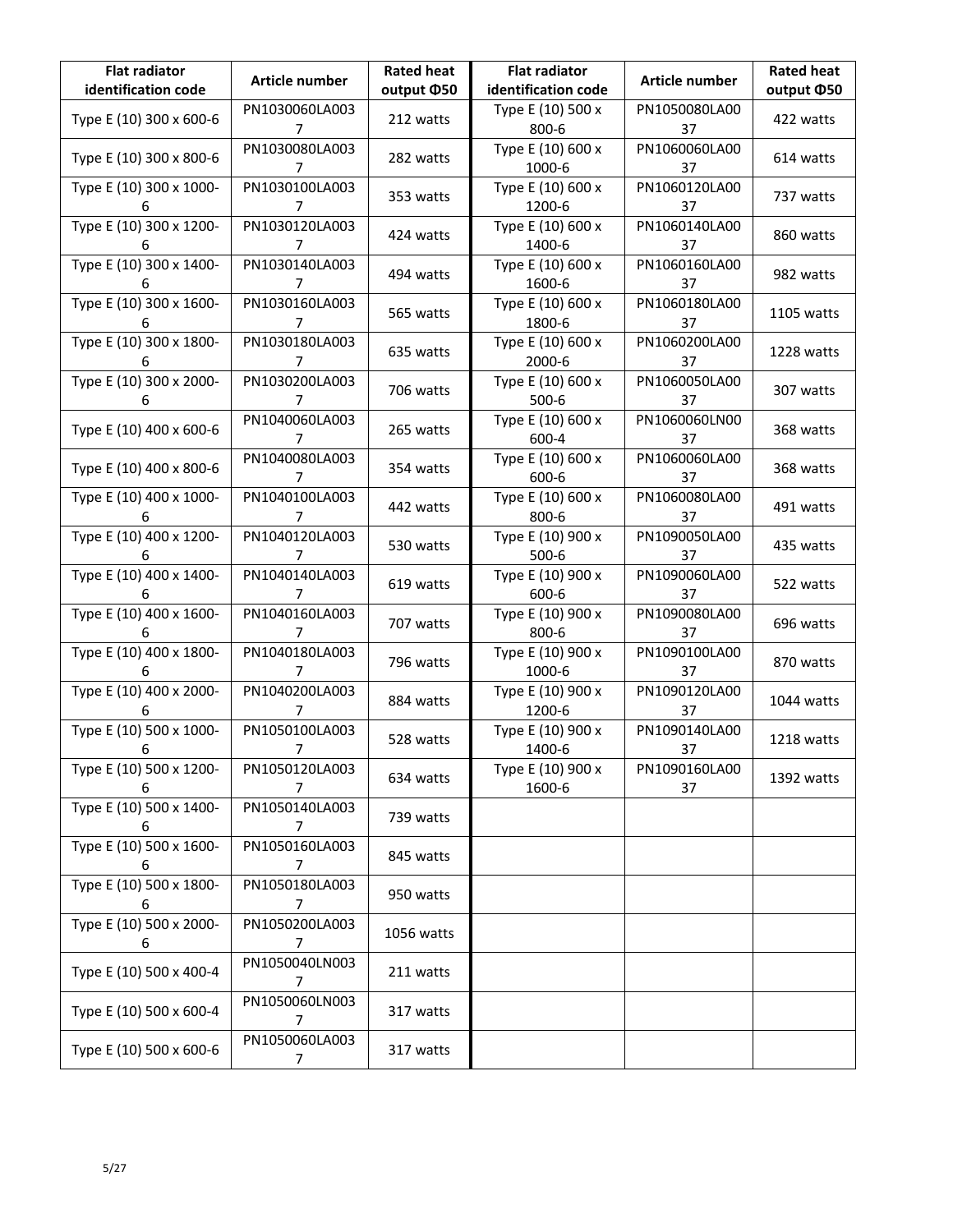**The performance of the product identified above is in conformity with the declared performance/s. This declaration of performance is issued, in accordance with Regulation (EU) No 305/2011, under the sole responsibility of the manufacturer identified above.**

**Signed for and on behalf of the manufacturer by:**

**Andreas Back Head of Quality Management, Environment & CSR**

**Bornheim, 2017-08-10**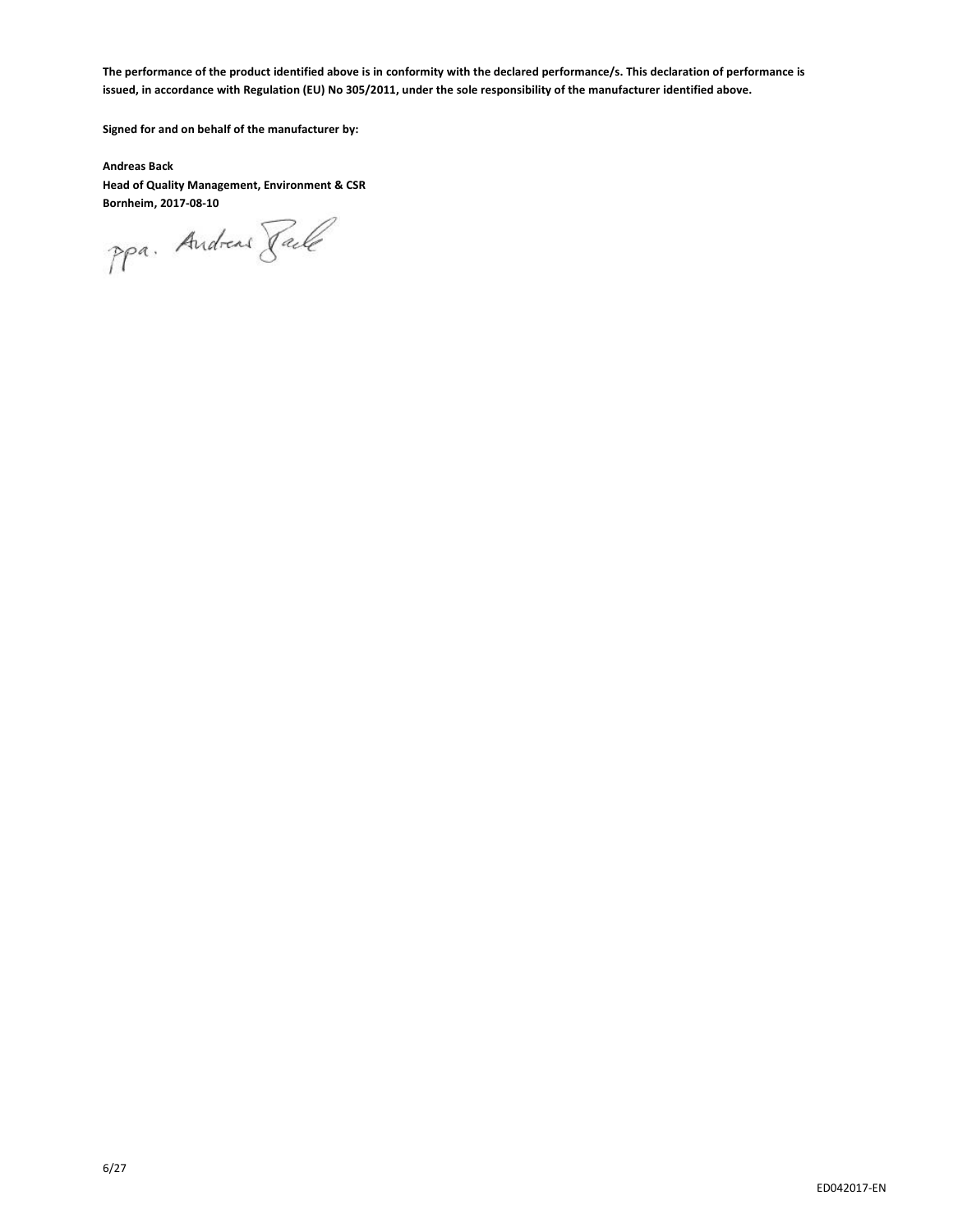# **Déclaration des performances N <sup>o</sup>65059211-CPR1 (Version 20171027)**

#### **1. Code d'identification unique du produit type :**

Radiateur plat, type E(10)

#### **2. Usage(s) prévu(s) :**

Radiateurs et convecteurs métalliques pour un montage permanent dans des bâtiments pour une utilisation avec de l'eau ou de l a vapeur, à des températures de moins de 120 °C, alimentés par une source de chaleur extérieure

**3. Fabricant :**

HORNBACH Baumarkt AG Hornbachstraße 11 76879 Bornheim/Allemagne

#### **4. Mandataire°:**

**-**

#### **5. Système(s) d'évaluation et de vérification de la constance des performances :**

**3**

- **6. Norme harmonisée :**
	- **EN 442-1**

**Organisme(s) notifié(s)°: <sup>0626</sup>** 

**7. Performance(s) déclarée(s)°:**

| Caractéristiques essentielles                                                                                                                                                                                                              | Performance                                                                                                                                                                                                                        | Spécification technique harmonisée |
|--------------------------------------------------------------------------------------------------------------------------------------------------------------------------------------------------------------------------------------------|------------------------------------------------------------------------------------------------------------------------------------------------------------------------------------------------------------------------------------|------------------------------------|
| Comportement au feu                                                                                                                                                                                                                        | A1 (rempli)                                                                                                                                                                                                                        | EN 442-1                           |
| Rejet de matières dangereuses                                                                                                                                                                                                              | Aucune (rempli)                                                                                                                                                                                                                    | EN 442-1                           |
| Étanchéité à la pression                                                                                                                                                                                                                   | Test réussi 1300 kPA                                                                                                                                                                                                               | EN 442-1                           |
| Résistance à la pression                                                                                                                                                                                                                   | Test réussi 1690 kPA                                                                                                                                                                                                               | EN 442-1                           |
| Température de surface                                                                                                                                                                                                                     | Maximum 120 C                                                                                                                                                                                                                      | Contrôle non prévu                 |
| Puissance calorifique                                                                                                                                                                                                                      | Voir tableau                                                                                                                                                                                                                       |                                    |
| Puissance calorifique nominale<br>[W/m]<br>- Hauteur de construction 300<br>mm<br>- Hauteur de construction 400<br>mm<br>- Hauteur de construction 500<br>mm<br>- Hauteur de construction 600<br>mm<br>- Hauteur de construction 900<br>mm | $\Phi_{50}$ = 353 W ( $\Phi_{30}$ = 184 W)<br>$\Phi_{50}$ = 442 W ( $\Phi_{30}$ = 230 W)<br>$\Phi_{50}$ = 528 W ( $\Phi_{30}$ = 276 W)<br>$\Phi_{50}$ = 614 W ( $\Phi_{30}$ = 321 W)<br>$\Phi_{50}$ = 870 W ( $\Phi_{30}$ = 455 W) | EN 442-1                           |
| Courbe caractéristique<br>- Hauteur de construction 300<br>mm<br>- Hauteur de construction 400<br>mm<br>- Hauteur de construction 500<br>mm<br>- Hauteur de construction 600<br>mm<br>- Hauteur de construction 900<br>mm                  | 1,2791<br>$Φ = 2,3693$ x Δ <sub>t</sub><br>Φ= 3,0111 x $Δ_t^{1,2753}$<br>Φ= 3,6494 x $Δ_t$ <sup>1,2716</sup><br>Φ= 4,3073 x $Δ_t$ <sup>1,2678</sup><br>Φ= 6,0771 x $Δ_t$ <sup>1,2689</sup>                                         | EN 442-1                           |
| Résistance au vieillissement                                                                                                                                                                                                               | Rempli                                                                                                                                                                                                                             | EN 442-1                           |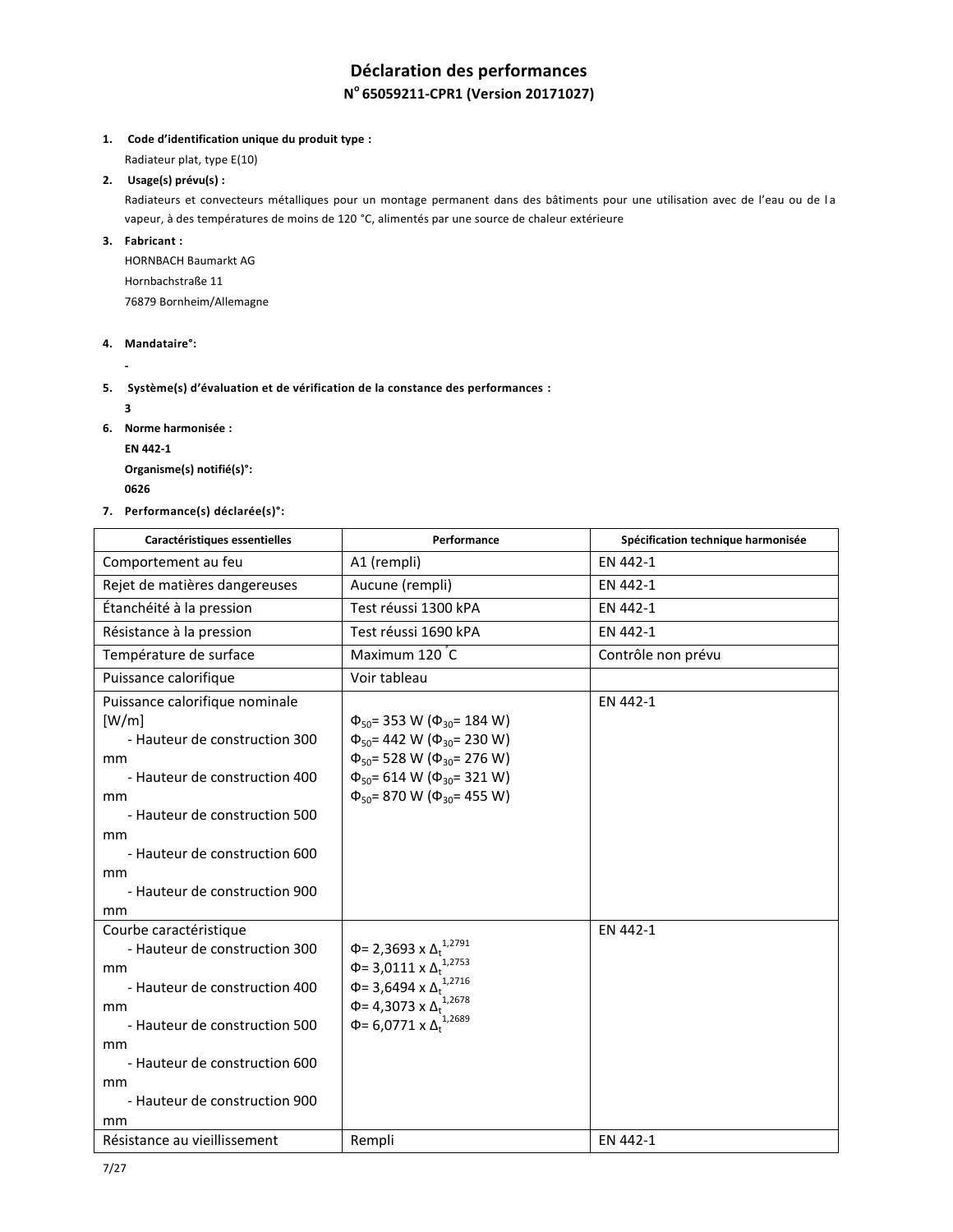| Code do'identification<br>radiateur plat | Numéro d'article                 | Puissance<br>calorifique<br>nominale<br>Ф50 | Code<br>d• 'identification<br>radiateur plat | Numéro d'article    | Puissance<br>calorifique<br>nominale<br>Ф50 |
|------------------------------------------|----------------------------------|---------------------------------------------|----------------------------------------------|---------------------|---------------------------------------------|
| Type E (10) 300 x 600-6                  | PN1030060LA003<br>7              | 212 watts                                   | Type E (10) 500 x<br>800-6                   | PN1050080LA00<br>37 | 422 watts                                   |
| Type E (10) 300 x 800-6                  | PN1030080LA003<br>7              | 282 watts                                   | Type E (10) 600 x<br>1000-6                  | PN1060060LA00<br>37 | 614 watts                                   |
| Type E (10) 300 x 1000-<br>6             | PN1030100LA003<br>7              | 353 watts                                   | Type E (10) 600 x<br>1200-6                  | PN1060120LA00<br>37 | 737 watts                                   |
| Type E (10) 300 x 1200-<br>6             | PN1030120LA003<br>7              | 424 watts                                   | Type E (10) 600 x<br>1400-6                  | PN1060140LA00<br>37 | 860 watts                                   |
| Type E (10) 300 x 1400-<br>6             | PN1030140LA003<br>7              | 494 watts                                   | Type E (10) 600 x<br>1600-6                  | PN1060160LA00<br>37 | 982 watts                                   |
| Type E (10) 300 x 1600-<br>6             | PN1030160LA003<br>7              | 565 watts                                   | Type E (10) 600 x<br>1800-6                  | PN1060180LA00<br>37 | 1105 watts                                  |
| Type E (10) 300 x 1800-<br>6             | PN1030180LA003<br>7              | 635 watts                                   | Type E (10) 600 x<br>2000-6                  | PN1060200LA00<br>37 | 1228 watts                                  |
| Type E (10) 300 x 2000-<br>6             | PN1030200LA003<br>7              | 706 watts                                   | Type E (10) 600 x<br>$500 - 6$               | PN1060050LA00<br>37 | 307 watts                                   |
| Type E (10) 400 x 600-6                  | PN1040060LA003<br>7              | 265 watts                                   | Type E (10) 600 x<br>600-4                   | PN1060060LN00<br>37 | 368 watts                                   |
| Type E (10) 400 x 800-6                  | PN1040080LA003<br>7              | 354 watts                                   | Type E (10) 600 x<br>$600 - 6$               | PN1060060LA00<br>37 | 368 watts                                   |
| Type E (10) 400 x 1000-<br>6             | PN1040100LA003<br>7              | 442 watts                                   | Type E (10) 600 x<br>800-6                   | PN1060080LA00<br>37 | 491 watts                                   |
| Type E (10) 400 x 1200-<br>6             | PN1040120LA003<br>7              | 530 watts                                   | Type E (10) 900 x<br>$500-6$                 | PN1090050LA00<br>37 | 435 watts                                   |
| Type E (10) 400 x 1400-<br>6             | PN1040140LA003<br>7              | 619 watts                                   | Type E (10) 900 x<br>600-6                   | PN1090060LA00<br>37 | 522 watts                                   |
| Type E (10) 400 x 1600-<br>6             | PN1040160LA003<br>7              | 707 watts                                   | Type E (10) 900 x<br>800-6                   | PN1090080LA00<br>37 | 696 watts                                   |
| Type E (10) 400 x 1800-<br>6             | PN1040180LA003<br>7              | 796 watts                                   | Type E (10) 900 x<br>1000-6                  | PN1090100LA00<br>37 | 870 watts                                   |
| Type E (10) 400 x 2000-<br>6             | PN1040200LA003<br>$\overline{7}$ | 884 watts                                   | Type E (10) 900 x<br>1200-6                  | PN1090120LA00<br>37 | 1044 watts                                  |
| Type E (10) 500 x 1000-<br>6             | PN1050100LA003<br>7              | 528 watts                                   | Type E (10) 900 x<br>1400-6                  | PN1090140LA00<br>37 | 1218 watts                                  |
| Type E (10) 500 x 1200-<br>6             | PN1050120LA003<br>7              | 634 watts                                   | Type E (10) 900 x<br>1600-6                  | PN1090160LA00<br>37 | 1392 watts                                  |
| Type E (10) 500 x 1400-<br>6             | PN1050140LA003<br>$\overline{7}$ | 739 watts                                   |                                              |                     |                                             |
| Type E (10) 500 x 1600-<br>6             | PN1050160LA003<br>7              | 845 watts                                   |                                              |                     |                                             |
| Type E (10) 500 x 1800-<br>6             | PN1050180LA003<br>7              | 950 watts                                   |                                              |                     |                                             |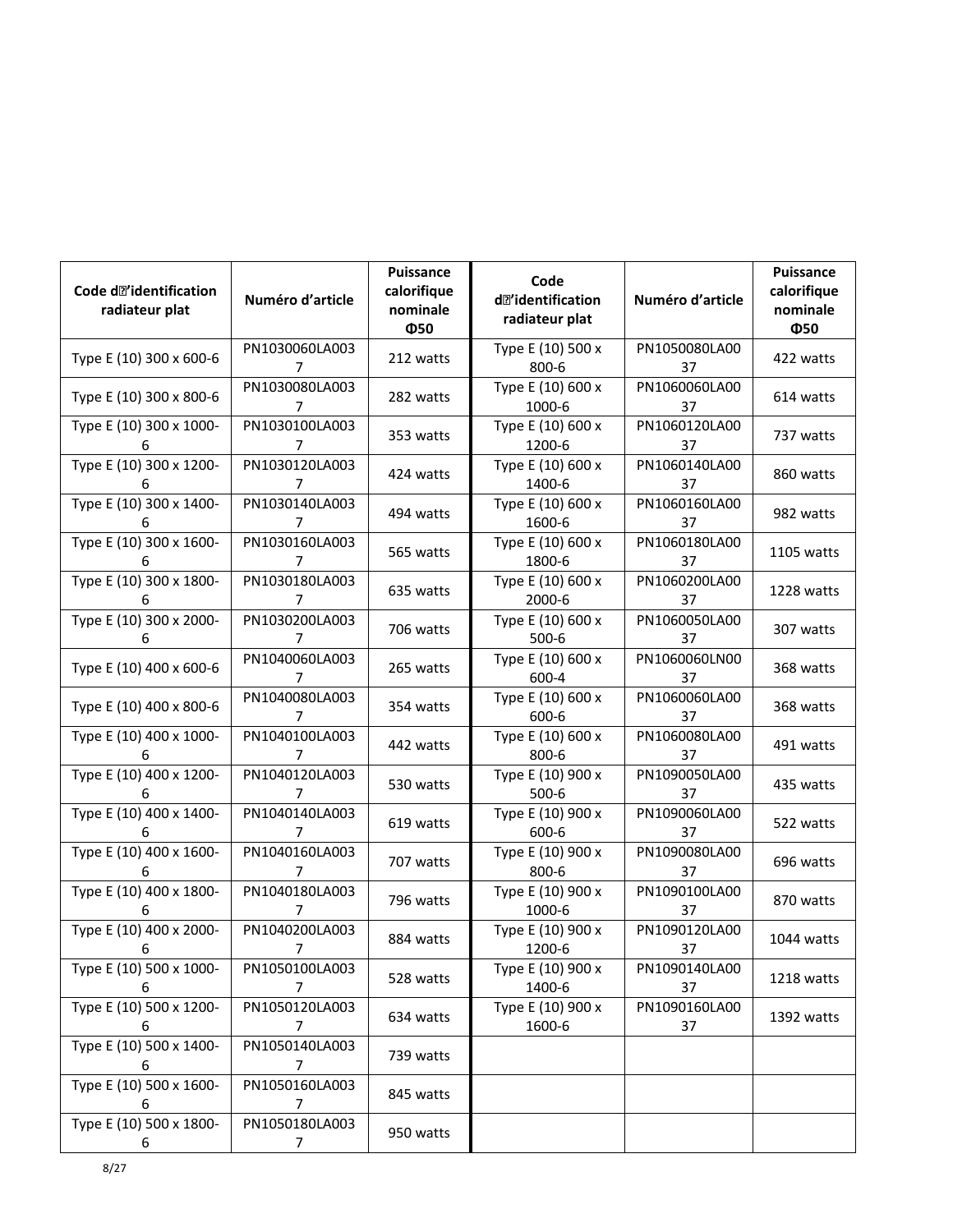| Type E (10) 500 x 2000- | PN1050200LA003 | 1056 watts |  |  |
|-------------------------|----------------|------------|--|--|
| Type E (10) 500 x 400-4 | PN1050040LN003 | 211 watts  |  |  |
| Type E (10) 500 x 600-4 | PN1050060LN003 | 317 watts  |  |  |
| Type E (10) 500 x 600-6 | PN1050060LA003 | 317 watts  |  |  |

**Les performances du produit identifié ci-dessus sont conformes aux performances déclarées. Conformément au règlement (UE) no 305/2011, la présente déclaration des performances est établie sous la seule responsabilité du fabricant mentionné ci-dessus.**

**Signé pour le fabricant et en son nom par :**

**Andreas Back**

**Responsable management de la qualité, de l'environnement et CSR**

**Bornheim, 10/08/2017**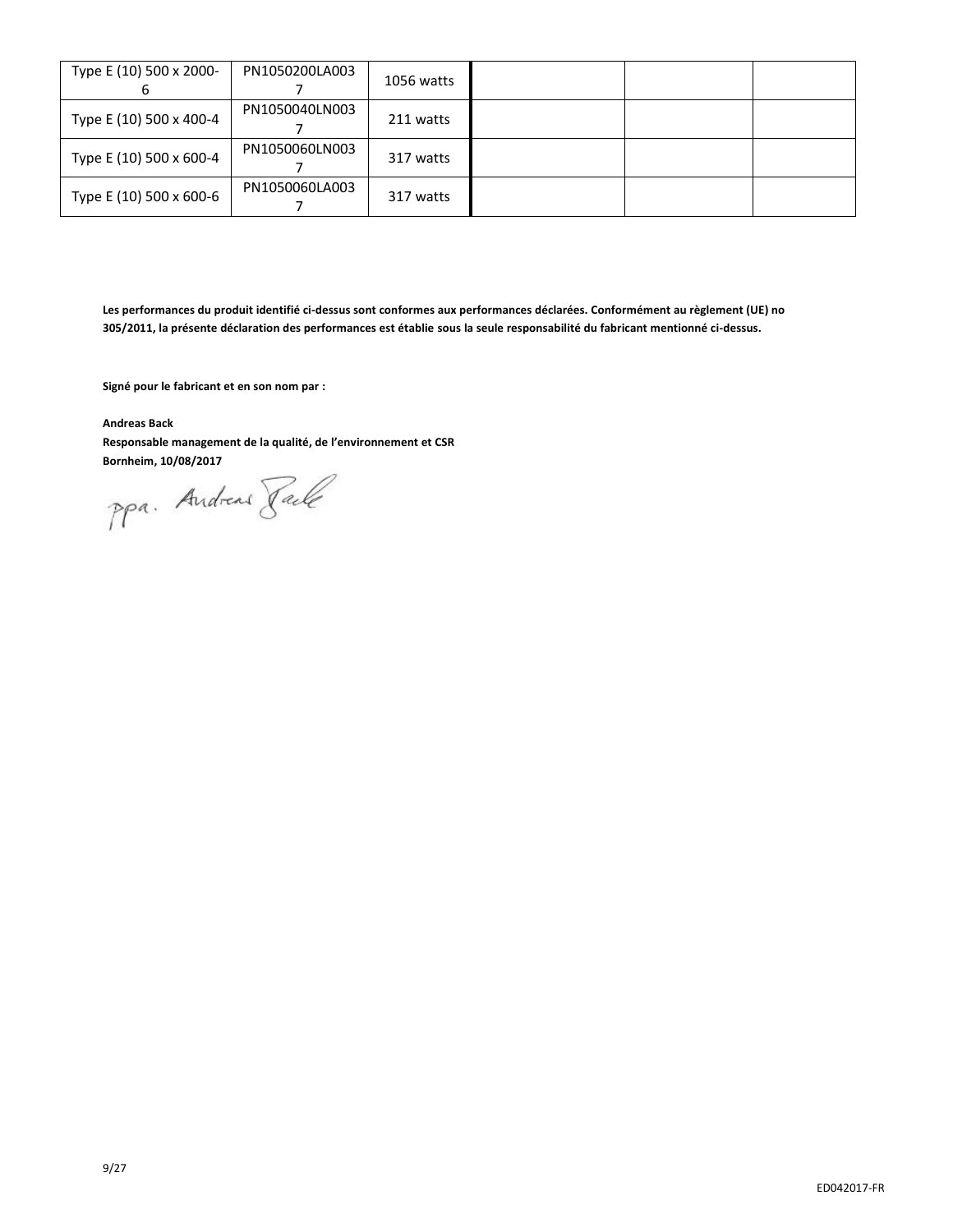# **Dichiarazione di prestazione N. 65059211-CPR1 (Versione 20171027)**

**1. Codice di identificazione unico del tipo di prodotto:**

Radiatore piatto tipo E(10)

**2. Uso o usi previsti:**

Convettori e radiatori metallici per una installazione duratura nelle costruzioni per il funzionamento con acqua o vapore, a temperature inferiori a 120°C, che devono essere distribuiti da una fonte di calore esterna

**3. Fabbricante:**

HORNBACH Baumarkt AG Hornbachstraße 11 76879 Bornheim/Germania

- **4. Mandatorio:**
	- **-**
- **5. Sistema o sistemi di VVCP:** 
	- **3**
- **6. Norma armonizzata: EN 442-1**

**Organismo(i) notificato(i): <sup>0626</sup>** 

**7. Prestazione(i) dichiarata(e):**

| Caratteristiche essenziali       | Prestazione                                 | Specifica tecnica armonizzata |
|----------------------------------|---------------------------------------------|-------------------------------|
| Infiammabilità                   | A1 (conforme)                               | EN 442-1                      |
| Rilascio di sostanze pericolose  | Nessuna (conforme)                          | EN 442-1                      |
| Pressurizzazione del treno       | superata 1300 kPA                           | EN 442-1                      |
| Resistenza alla pressione        | superata 1690 kPA                           | EN 442-1                      |
| Temperatura superficiale         | Max $120^{\circ}$ C                         | Nessuna prova prevista        |
| Potenza termica                  | Vedi tabella                                |                               |
| Potenza termica nominale [W/m]   |                                             | EN 442-1                      |
| -altezza di installazione 300 mm | $\Phi_{50}$ = 353 W ( $\Phi_{30}$ = 184 W)  |                               |
| -altezza di installazione 400 mm | $\Phi_{50}$ = 442 W ( $\Phi_{30}$ = 230 W)  |                               |
| -altezza di installazione 500 mm | $\Phi_{50}$ = 528 W ( $\Phi_{30}$ = 276 W)  |                               |
| -altezza di installazione 600 mm | $\Phi_{50}$ = 614 W ( $\Phi_{30}$ = 321 W)  |                               |
| -altezza di installazione 900 mm | $\Phi_{50}$ = 870 W ( $\Phi_{30}$ = 455 W)  |                               |
| Curva caratteristica             |                                             | EN 442-1                      |
| -altezza di installazione 300 mm | Φ= 2,3693 x Δ <sup>1,2791</sup>             |                               |
| -altezza di installazione 400 mm | $\Phi$ = 3,0111 x $\Delta_t^{1,2753}$       |                               |
| -altezza di installazione 500 mm | Φ= 3,6494 x $Δ_t$ <sup>1,2716</sup>         |                               |
| -altezza di installazione 600 mm | Φ= 4,3073 x $Δ_t$ <sup>1,2678</sup>         |                               |
| -altezza di installazione 900 mm | $\Phi$ = 6,0771 x $\Delta_{\rm t}^{1,2689}$ |                               |
| Resistenza all'invecchiamento    | conforme                                    | EN 442-1                      |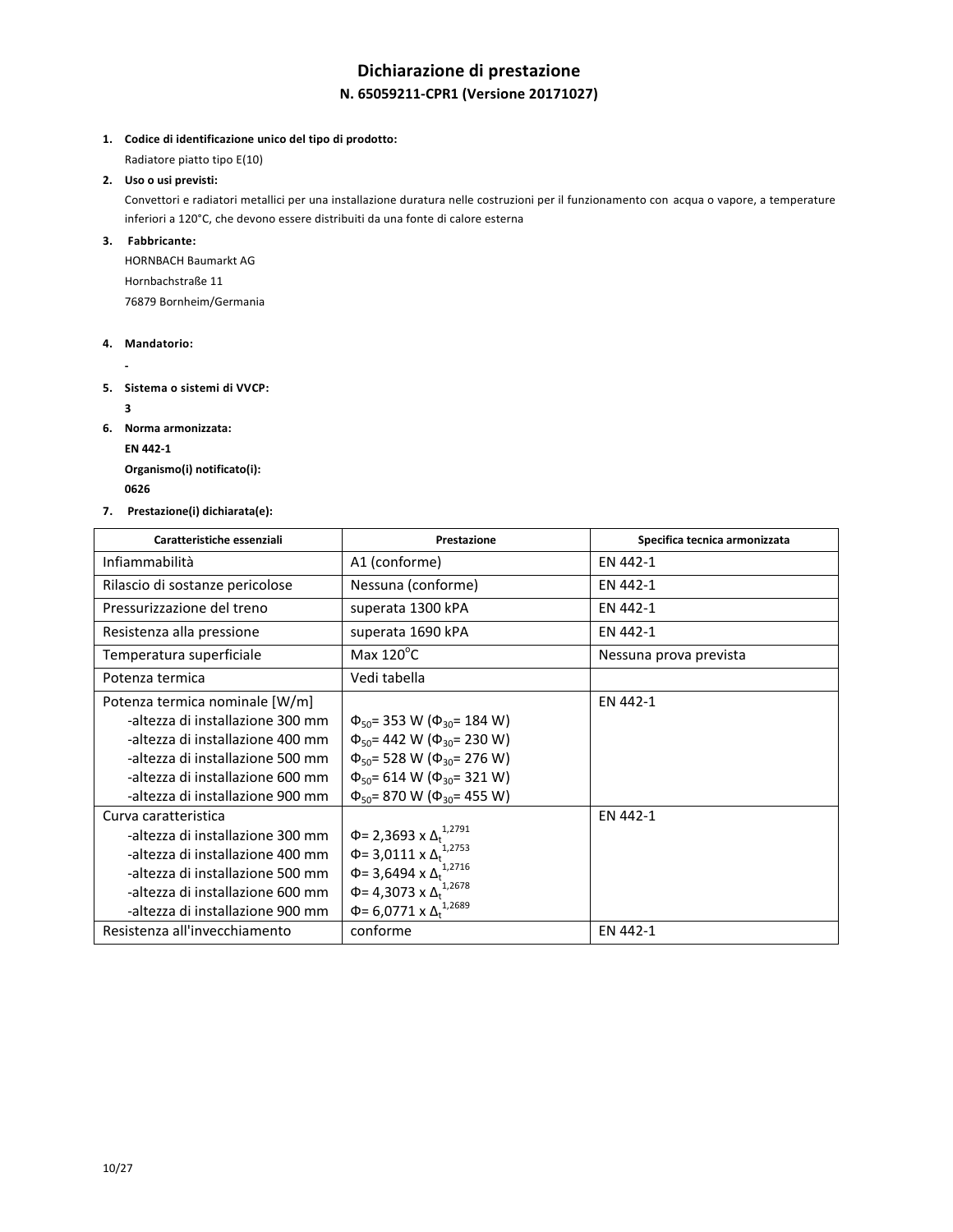| Codice di<br>identificazione<br>radiatore piatto | Numero articolo                  | Potenza<br>termica<br>nominale<br>Ф50 | Codice di<br>identificazione<br>radiatore piatto | Numero articolo     | Potenza<br>termica<br>nominale<br>Ф50 |
|--------------------------------------------------|----------------------------------|---------------------------------------|--------------------------------------------------|---------------------|---------------------------------------|
| Tipo E (10) 300 x 600-6                          | PN1030060LA003<br>7              | 212 Watt                              | Tipo E (10) 500 x 800-<br>6                      | PN1050080LA00<br>37 | 422 Watt                              |
| Tipo E (10) 300 x 800-6                          | PN1030080LA003<br>7              | 282 Watt                              | Tipo E (10) 600 x<br>1000-6                      | PN1060060LA00<br>37 | 614 Watt                              |
| Tipo E (10) 300 x 1000-6                         | PN1030100LA003<br>7              | 353 Watt                              | Tipo E (10) 600 x<br>1200-6                      | PN1060120LA00<br>37 | 737 Watt                              |
| Tipo E (10) 300 x 1200-6                         | PN1030120LA003<br>7              | 424 Watt                              | Tipo E (10) 600 x<br>1400-6                      | PN1060140LA00<br>37 | 860 Watt                              |
| Tipo E (10) 300 x 1400-6                         | PN1030140LA003<br>7              | 494 Watt                              | Tipo E (10) 600 x<br>1600-6                      | PN1060160LA00<br>37 | 982 Watt                              |
| Tipo E (10) 300 x 1600-6                         | PN1030160LA003<br>7              | 565 Watt                              | Tipo E (10) 600 x<br>1800-6                      | PN1060180LA00<br>37 | 1105 Watt                             |
| Tipo E (10) 300 x 1800-6                         | PN1030180LA003<br>7              | 635 Watt                              | Tipo E (10) 600 x<br>2000-6                      | PN1060200LA00<br>37 | 1228 Watt                             |
| Tipo E (10) 300 x 2000-6                         | PN1030200LA003<br>$\overline{7}$ | 706 Watt                              | Tipo E (10) 600 x 500-<br>6                      | PN1060050LA00<br>37 | 307 Watt                              |
| Tipo E (10) 400 x 600-6                          | PN1040060LA003<br>7              | 265 Watt                              | Tipo E (10) 600 x 600-<br>4                      | PN1060060LN00<br>37 | 368 Watt                              |
| Tipo E (10) 400 x 800-6                          | PN1040080LA003<br>7              | 354 Watt                              | Tipo E (10) 600 x 600-<br>6                      | PN1060060LA00<br>37 | 368 Watt                              |
| Tipo E (10) 400 x 1000-6                         | PN1040100LA003<br>7              | 442 Watt                              | Tipo E (10) 600 x 800-<br>6                      | PN1060080LA00<br>37 | 491 Watt                              |
| Tipo E (10) 400 x 1200-6                         | PN1040120LA003<br>7              | 530 Watt                              | Tipo E (10) 900 x 500-<br>6                      | PN1090050LA00<br>37 | 435 Watt                              |
| Tipo E (10) 400 x 1400-6                         | PN1040140LA003<br>7              | 619 Watt                              | Tipo E (10) 900 x 600-<br>6                      | PN1090060LA00<br>37 | 522 Watt                              |
| Tipo E (10) 400 x 1600-6                         | PN1040160LA003<br>7              | 707 Watt                              | Tipo E (10) 900 x 800-<br>6                      | PN1090080LA00<br>37 | 696 Watt                              |
| Tipo E (10) 400 x 1800-6                         | PN1040180LA003<br>7              | 796 Watt                              | Tipo E (10) 900 x<br>1000-6                      | PN1090100LA00<br>37 | 870 Watt                              |
| Tipo E (10) 400 x 2000-6                         | PN1040200LA003<br>$\overline{7}$ | 884 Watt                              | Tipo E (10) 900 x<br>1200-6                      | PN1090120LA00<br>37 | 1044 Watt                             |
| Tipo E (10) 500 x 1000-6                         | PN1050100LA003<br>7              | 528 Watt                              | Tipo E (10) 900 x<br>1400-6                      | PN1090140LA00<br>37 | 1218 Watt                             |
| Tipo E (10) 500 x 1200-6                         | PN1050120LA003<br>7              | 634 Watt                              | Tipo E (10) 900 x<br>1600-6                      | PN1090160LA00<br>37 | 1392 Watt                             |
| Tipo E (10) 500 x 1400-6                         | PN1050140LA003<br>7              | 739 Watt                              |                                                  |                     |                                       |
| Tipo E (10) 500 x 1600-6                         | PN1050160LA003<br>7              | 845 Watt                              |                                                  |                     |                                       |
| Tipo E (10) 500 x 1800-6                         | PN1050180LA003<br>$\overline{7}$ | 950 Watt                              |                                                  |                     |                                       |
| Tipo E (10) 500 x 2000-6                         | PN1050200LA003<br>7              | 1056 Watt                             |                                                  |                     |                                       |
| Tipo E (10) 500 x 400-4                          | PN1050040LN003<br>7              | 211 Watt                              |                                                  |                     |                                       |
| Tipo E (10) 500 x 600-4                          | PN1050060LN003<br>7              | 317 Watt                              |                                                  |                     |                                       |
| Tipo E (10) 500 x 600-6                          | PN1050060LA003<br>7              | 317 Watt                              |                                                  |                     |                                       |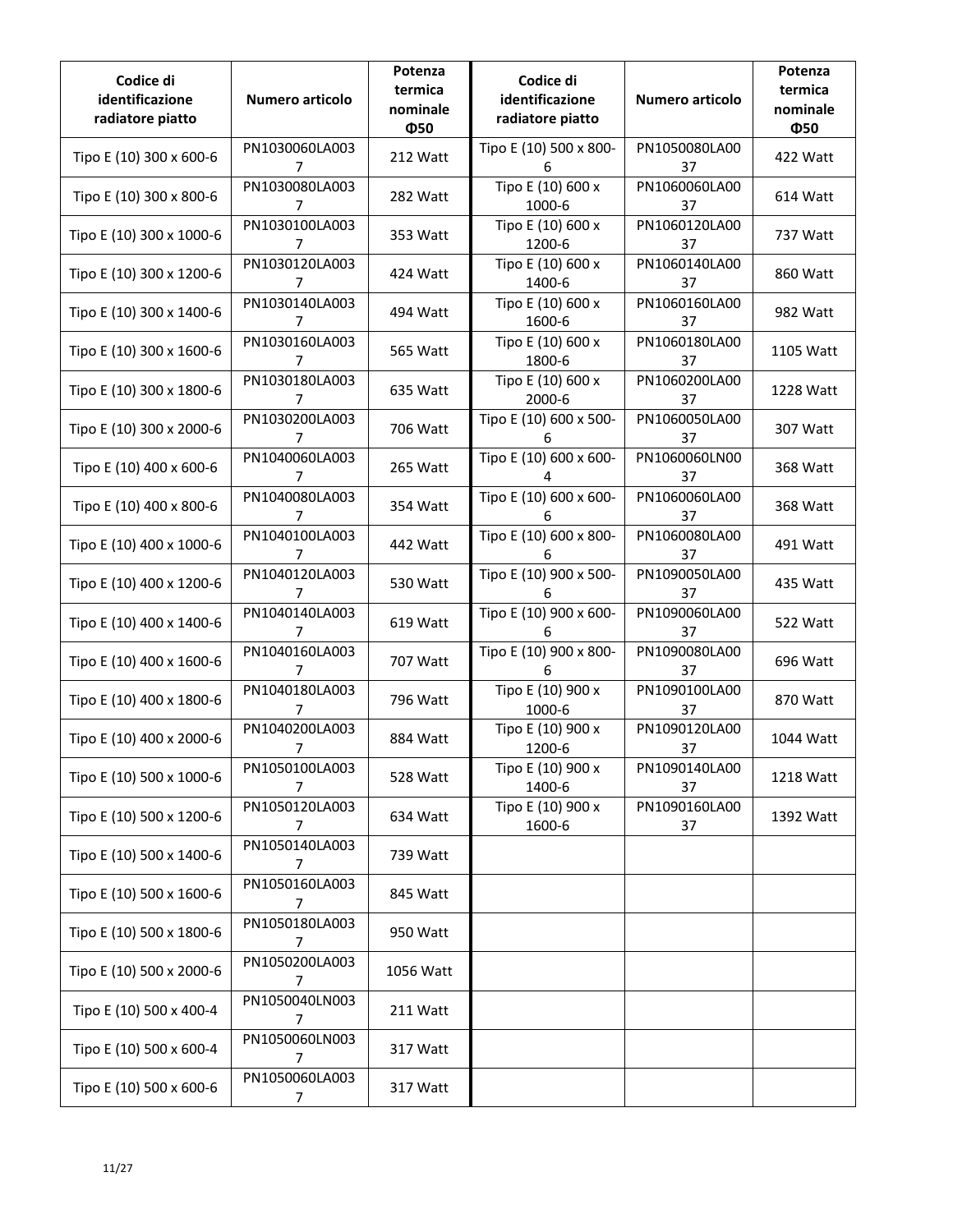**La prestazione del prodotto sopra identificato è conforme alla(e) prestazione(i) dichiarata(e). Si rilascia la presente dichiarazione di prestazione sotto la responsabilità esclusiva del fabbricante sopra identificato, in conformità al regolamento (UE) n. 305/2011.**

**Firmato in nome e per conto del fabbricante da:**

**Andreas Back Responsabile Qualità, Ambiente & CSR**

**Bornheim, 10.08.2017**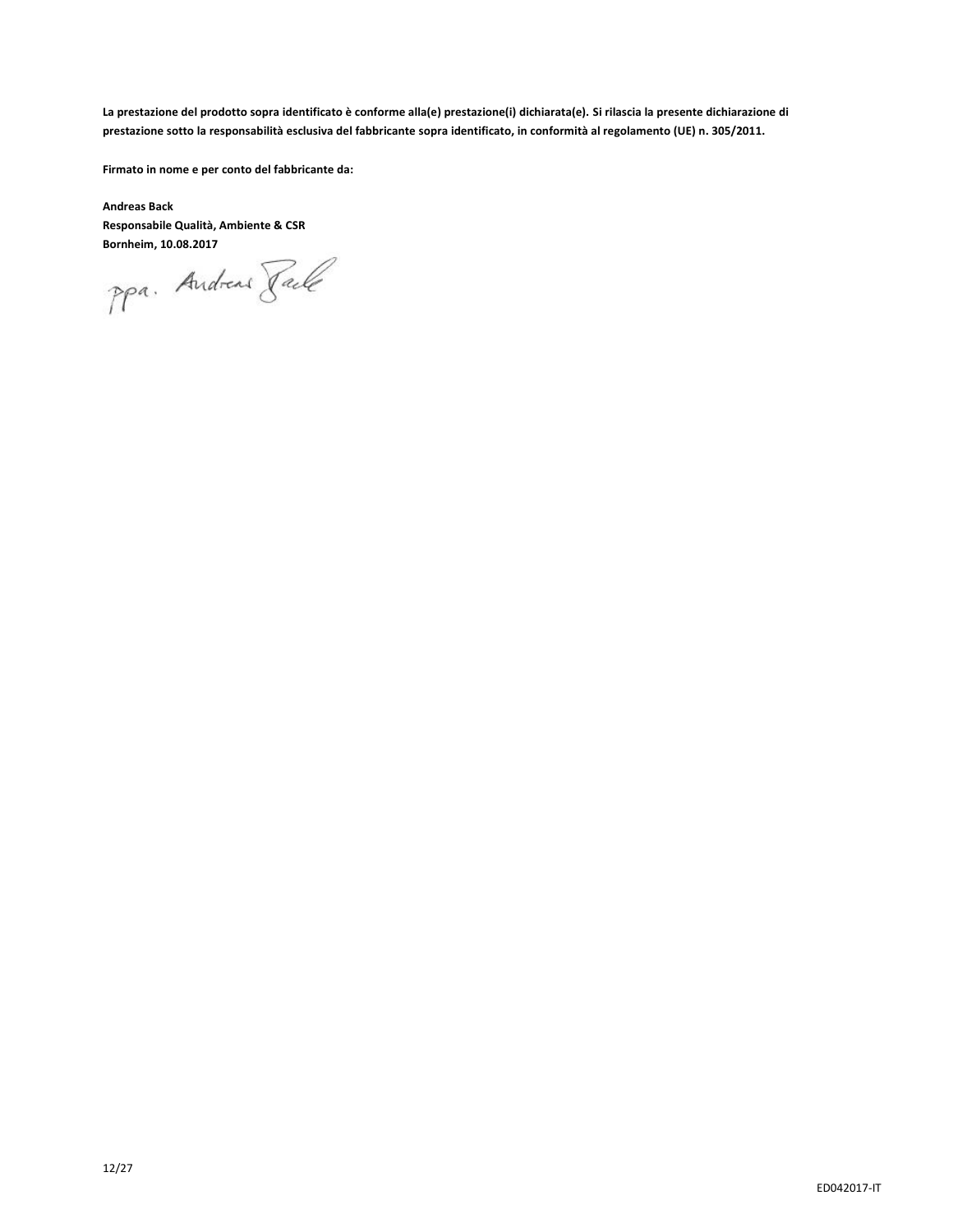## **Prestatieverklaring Nr. 65059211-CPR1 (versie 20171027)**

**1. Unieke identificatiecode van het producttype:**

Paneelradiator type E(10)

**2. Beoogd(e) gebruik(en):**

Metalen radiatoren en convectoren voor plaatsing in gebouwen die door een externe warmtebron worden verwarmd; voor gebruik met water of stoom, bij temperaturen onder 120 °C

**3. Fabrikant:**

HORNBACH Baumarkt AG Hornbachstraße 11 76879 Bornheim/Germany

**4. Gemachtigde:** 

**-**

**5. Het system of de systemen voor de beoordeling en verificatie van de prestatiebestendigheid:** 

**3**

**6. Geharmoniseerde norm: EN 442-1**

**Aangemelde instantie(s):**

- **<sup>0626</sup>**
- **7. Aangegeven prestatie(s):**

| Essentiële kenmerken              | Prestatie                                    | Geharmoniseerde technische specificatie |
|-----------------------------------|----------------------------------------------|-----------------------------------------|
| Ontylambaarheid                   | A1 (aan voldaan)                             | EN 442-1                                |
| Vrijkomen van gevaarlijke stoffen | Geen (aan voldaan)                           | EN 442-1                                |
| <b>Drukdichtheid</b>              | Aangetoond 1300 kPa                          | EN 442-1                                |
| <b>Druksterkte</b>                | Aangetoond 1690 kPa                          | EN 442-1                                |
| Oppervlaktetemperatuur            | Maximaal 120 °C                              | Geen test beschikbaar                   |
| Warmteopbrengst                   | Zie tabel                                    |                                         |
| Nominale warmteafgite [W/m]       |                                              | EN 442-1                                |
| -Hoogte 300 mm                    | $\Phi_{50}$ = 353 W ( $\Phi_{30}$ = 184 W)   |                                         |
| -Hoogte 400 mm                    | $\Phi_{50}$ = 442 W ( $\Phi_{30}$ = 230 W)   |                                         |
| -Hoogte 500 mm                    | $\Phi_{50}$ = 528 W ( $\Phi_{30}$ = 276 W)   |                                         |
| -Hoogte 600 mm                    | $\Phi_{50}$ = 614 W ( $\Phi_{30}$ = 321 W)   |                                         |
| -Hoogte 900 mm                    | $\Phi_{50}$ = 870 W ( $\Phi_{30}$ = 455 W)   |                                         |
| Kenmerken                         |                                              | EN 442-1                                |
| -Hoogte 300 mm                    | Φ= 2,3693 x Δ <sub>t</sub> <sup>1,2791</sup> |                                         |
| -Hoogte 400 mm                    | $\Phi$ = 3,0111 x $\Delta_t^{1,2753}$        |                                         |
| -Hoogte 500 mm                    | Φ= 3,6494 x $Δ_t$ <sup>1,2716</sup>          |                                         |
| -Hoogte 600 mm                    | Φ= 4,3073 x $Δ_t$ <sup>1,2678</sup>          |                                         |
| -Hoogte 900 mm                    | $\Phi$ = 6,0771 x $\Delta_t^{1,2689}$        |                                         |
| Bestendigheid tegen veroudering   | Volledig voldaan                             | EN 442-1                                |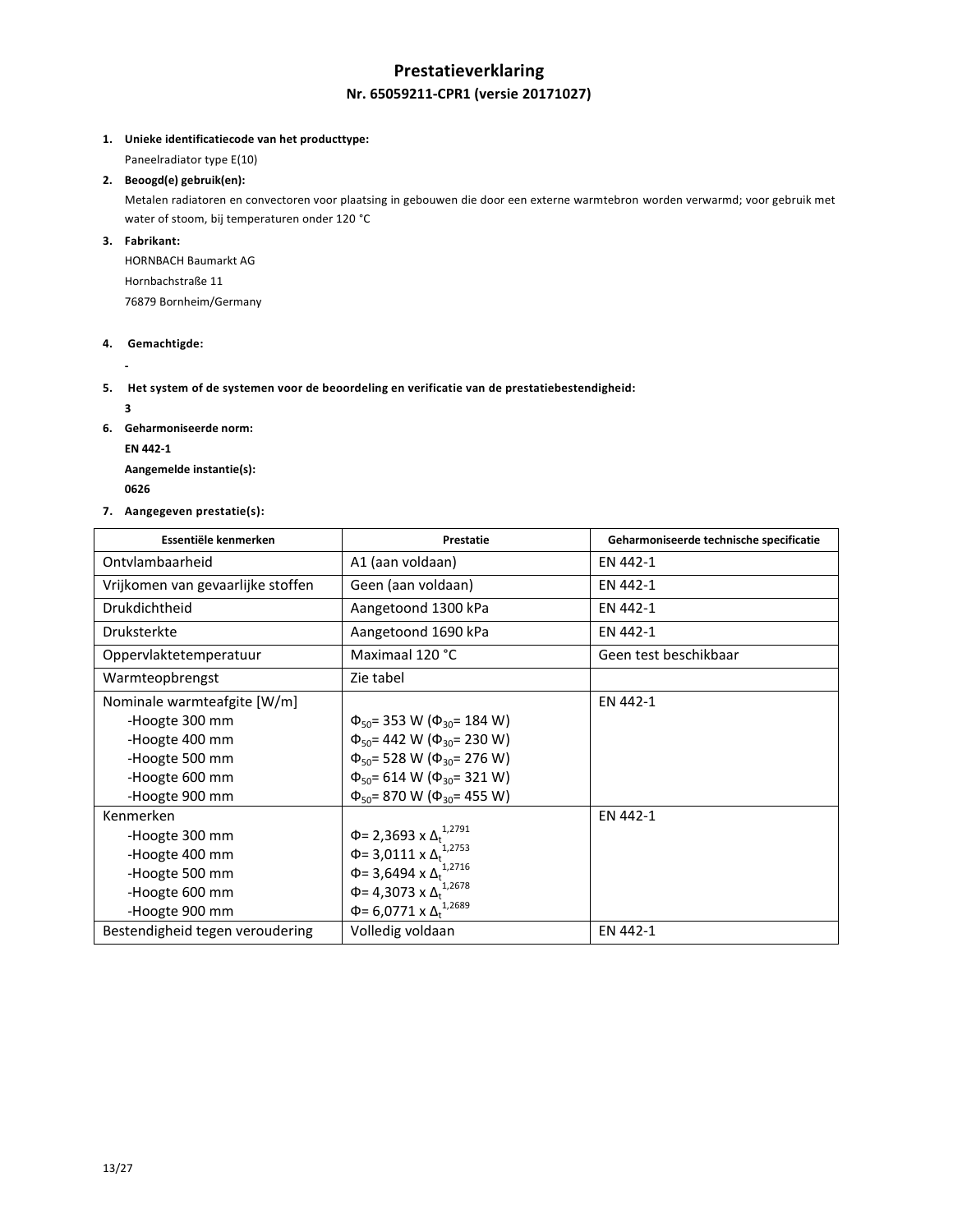| Identificatiecode<br>radiator | Artikelnummer                    | <b>Nominale</b><br>warmte-<br>opbrengst<br>Ф50 | Identificatiecode<br>radiator  | Artikelnummer       | <b>Nominale</b><br>warmte-<br>opbrengst<br>Ф50 |
|-------------------------------|----------------------------------|------------------------------------------------|--------------------------------|---------------------|------------------------------------------------|
| Type E (10) 300 x 600-6       | PN1030060LA003<br>7              | 212 watt                                       | Type E (10) 500 x<br>800-6     | PN1050080LA00<br>37 | 422 watt                                       |
| Type E (10) 300 x 800-6       | PN1030080LA003<br>7              | 282 watt                                       | Type E (10) 600 x<br>1000-6    | PN1060060LA00<br>37 | 614 watt                                       |
| Type E (10) 300 x 1000-<br>6  | PN1030100LA003<br>7              | 353 watt                                       | Type E (10) 600 x<br>1200-6    | PN1060120LA00<br>37 | 737 watt                                       |
| Type E (10) 300 x 1200-<br>6  | PN1030120LA003<br>7              | 424 watt                                       | Type E (10) 600 x<br>1400-6    | PN1060140LA00<br>37 | 860 watt                                       |
| Type E (10) 300 x 1400-<br>6  | PN1030140LA003<br>7              | 494 watt                                       | Type E (10) 600 x<br>1600-6    | PN1060160LA00<br>37 | 982 watt                                       |
| Type E (10) 300 x 1600-<br>6  | PN1030160LA003<br>7              | 565 watt                                       | Type E (10) 600 x<br>1800-6    | PN1060180LA00<br>37 | 1105 watt                                      |
| Type E (10) 300 x 1800-<br>6  | PN1030180LA003<br>7              | 635 watt                                       | Type E (10) 600 x<br>2000-6    | PN1060200LA00<br>37 | 1228 watt                                      |
| Type E (10) 300 x 2000-<br>6  | PN1030200LA003<br>7              | 706 watt                                       | Type E (10) 600 x<br>$500 - 6$ | PN1060050LA00<br>37 | 307 watt                                       |
| Type E (10) 400 x 600-6       | PN1040060LA003<br>7              | 265 watt                                       | Type E (10) 600 x<br>600-4     | PN1060060LN00<br>37 | 368 watt                                       |
| Type E (10) 400 x 800-6       | PN1040080LA003<br>7              | 354 watt                                       | Type E (10) 600 x<br>600-6     | PN1060060LA00<br>37 | 368 watt                                       |
| Type E (10) 400 x 1000-<br>6. | PN1040100LA003<br>7              | 442 watt                                       | Type E (10) 600 x<br>800-6     | PN1060080LA00<br>37 | 491 watt                                       |
| Type E (10) 400 x 1200-<br>6. | PN1040120LA003<br>7              | 530 watt                                       | Type E (10) 900 x<br>$500 - 6$ | PN1090050LA00<br>37 | 435 watt                                       |
| Type E (10) 400 x 1400-<br>6  | PN1040140LA003<br>7              | 619 watt                                       | Type E (10) 900 x<br>600-6     | PN1090060LA00<br>37 | 522 watt                                       |
| Type E (10) 400 x 1600-<br>6  | PN1040160LA003<br>7              | 707 watt                                       | Type E (10) 900 x<br>800-6     | PN1090080LA00<br>37 | 696 watt                                       |
| Type E (10) 400 x 1800-<br>6  | PN1040180LA003<br>7              | 796 watt                                       | Type E (10) 900 x<br>1000-6    | PN1090100LA00<br>37 | 870 watt                                       |
| Type E (10) 400 x 2000-<br>6  | PN1040200LA003<br>7              | 884 watt                                       | Type E (10) 900 x<br>1200-6    | PN1090120LA00<br>37 | 1044 watt                                      |
| Type E (10) 500 x 1000-<br>6  | PN1050100LA003<br>7              | 528 watt                                       | Type E (10) 900 x<br>1400-6    | PN1090140LA00<br>37 | 1218 watt                                      |
| Type E (10) 500 x 1200-<br>6  | PN1050120LA003<br>7              | 634 watt                                       | Type E (10) 900 x<br>1600-6    | PN1090160LA00<br>37 | 1392 watt                                      |
| Type E (10) 500 x 1400-<br>6  | PN1050140LA003<br>7              | 739 watt                                       |                                |                     |                                                |
| Type E (10) 500 x 1600-<br>6  | PN1050160LA003<br>$\overline{7}$ | 845 watt                                       |                                |                     |                                                |
| Type E (10) 500 x 1800-<br>6  | PN1050180LA003<br>$\overline{7}$ | 950 watt                                       |                                |                     |                                                |
| Type E (10) 500 x 2000-<br>6  | PN1050200LA003<br>7              | 1056 watt                                      |                                |                     |                                                |
| Type E (10) 500 x 400-4       | PN1050040LN003<br>7              | 211 watt                                       |                                |                     |                                                |
| Type E (10) 500 x 600-4       | PN1050060LN003<br>7              | 317 watt                                       |                                |                     |                                                |
| Type E (10) 500 x 600-6       | PN1050060LA003<br>7              | 317 watt                                       |                                |                     |                                                |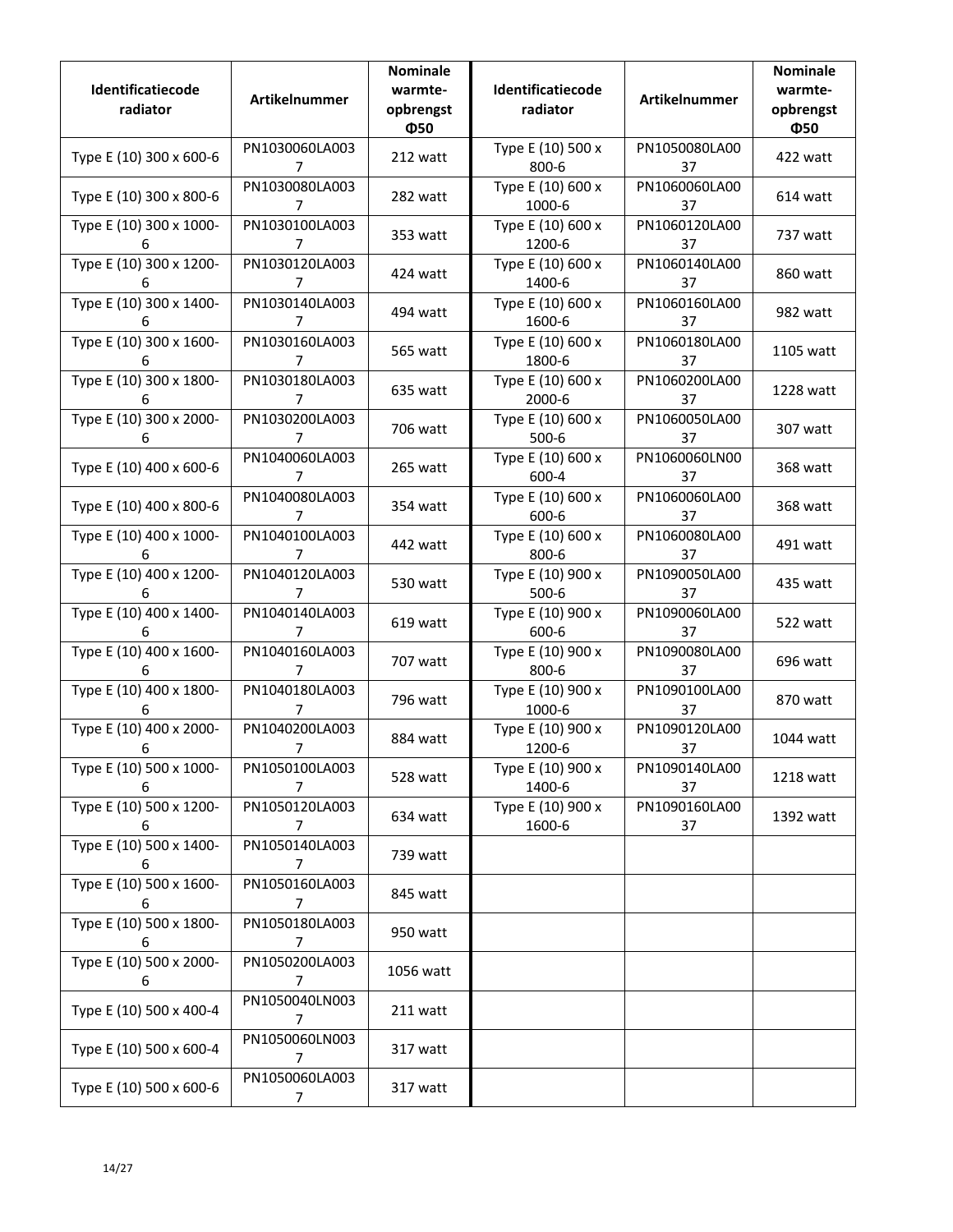**De prestaties van het hierboven omschreven product zijn conform de aangegeven prestaties. Deze prestatieverklaring wordt in overeenstemming met Verordening (EU) nr. 305/2011 onder de exclusieve verantwoordelijkheid van de hierboven vermelde fabrikant verstrekt.**

**Ondertekend voor en namens de fabrikant door:**

**Andreas Back Hoofd Kwaliteitsmanagement, Milieu & CSR**

**Bornheim, Duitsland, 10-8-2017**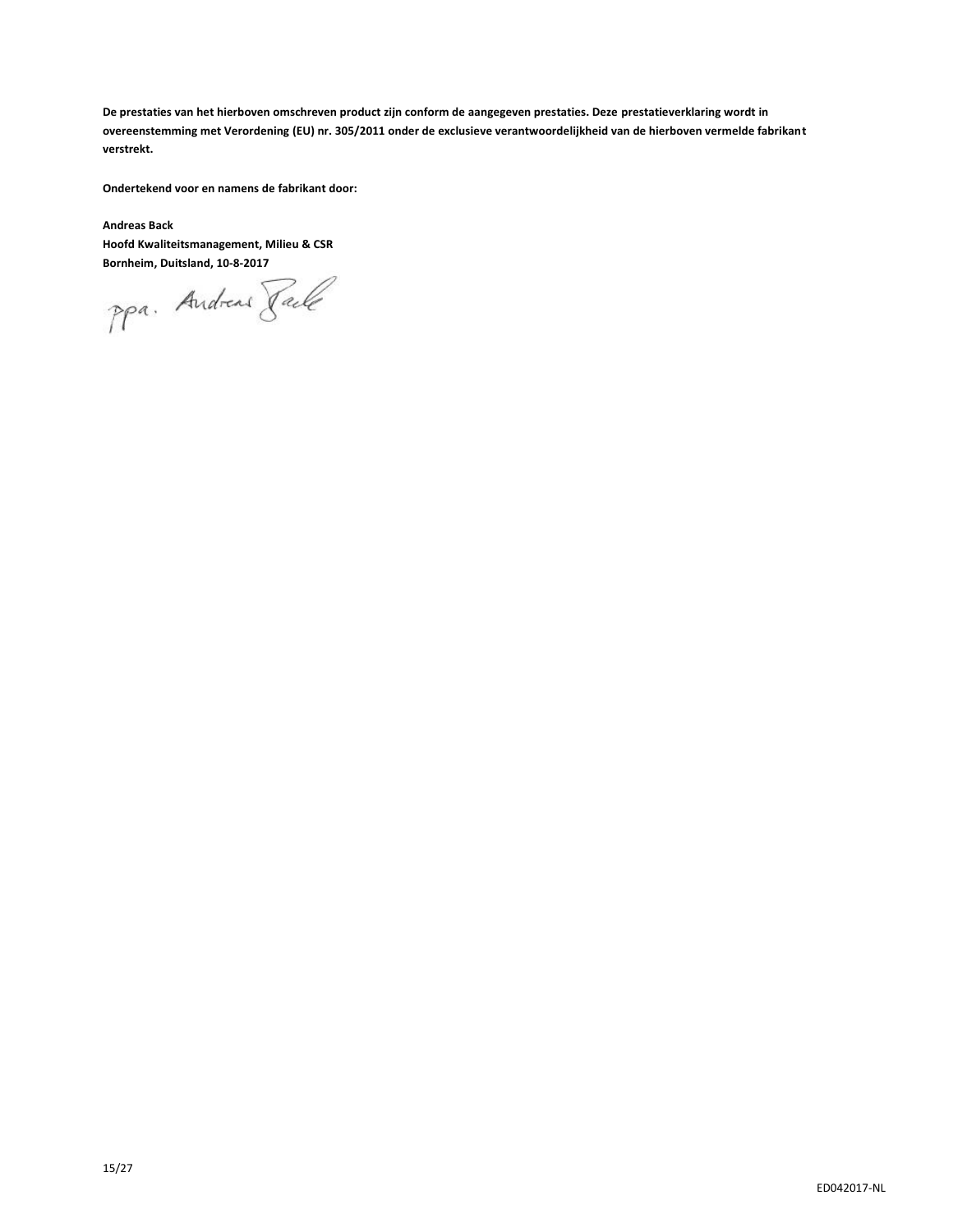## **Prestandadeklaration**

## **Nr. 65059211-CPR1 (version 20171027)**

#### **1. Produkttypens unika identifikationskod:**

Panelradiator typ E(10)

#### **2. Användning/användningar:**

Element och konvektorer av metall för permanent inbyggnad i byggnader för drift med vatten eller ånga vid temperaturer under 120° C och som försörjs med extern värmekälla.

### **3. Tillverkare:**

HORNBACH Baumarkt AG Hornbachstraße 11 76879 Bornheim/Germany

#### **4. Tillverkarens representant:**

**-**

## **5. System för bedömning och fortlöpande kontroll av prestanda:**

**3**

- **6. Harmoniserad standard:**
	- **EN 442-1**

**Anmält/anmälda organ: <sup>0626</sup>** 

**7. Angiven prestanda:**

| Väsentliga egenskaper      | Prestanda                                    | Harmoniserad teknisk specifikation |
|----------------------------|----------------------------------------------|------------------------------------|
| Brandegenskaper            | A1 (uppfyllt)                                | EN 442-1                           |
| Utsläpp av farliga ämnen   | Inga (uppfyllt)                              | EN 442-1                           |
| Trycktäthet                | godkänd för 1300 kPA                         | EN 442-1                           |
| Tryckhållfasthet           | godkänd för 1690 kPA                         | EN 442-1                           |
| Yttemperatur               | Maximalt 120 °C                              | Ingen kontroll planerad            |
| Värmeeffekt                | Se tabell                                    |                                    |
| Nominell värmeeffekt [W/m] |                                              | EN 442-1                           |
| -bygghöjd 300 mm           | $\Phi_{50}$ = 353 W ( $\Phi_{30}$ = 184 W)   |                                    |
| -bygghöjd 400 mm           | $\Phi_{50}$ = 442 W ( $\Phi_{30}$ = 230 W)   |                                    |
| -bygghöjd 500 mm           | $\Phi_{50}$ = 528 W ( $\Phi_{30}$ = 276 W)   |                                    |
| -bygghöjd 600 mm           | $\Phi_{50}$ = 614 W ( $\Phi_{30}$ = 321 W)   |                                    |
| -bygghöjd 900 mm           | $\Phi_{50}$ = 870 W ( $\Phi_{30}$ = 455 W)   |                                    |
| Karakteristikdiagram       |                                              | EN 442-1                           |
| -bygghöjd 300 mm           | Φ= 2,3693 x Δ <sub>t</sub> <sup>1,2791</sup> |                                    |
| -bygghöjd 400 mm           | $\Phi$ = 3,0111 x $\Delta_t^{1,2753}$        |                                    |
| -bygghöjd 500 mm           | Φ= 3,6494 x $Δ_t$ <sup>1,2716</sup>          |                                    |
| -bygghöjd 600 mm           | Φ= 4,3073 x $Δ_t$ <sup>1,2678</sup>          |                                    |
| -bygghöjd 900 mm           | Φ= 6,0771 x $Δ_t$ <sup>1,2689</sup>          |                                    |
| Åldersbeständighet         | Uppfyllt                                     | EN 442-1                           |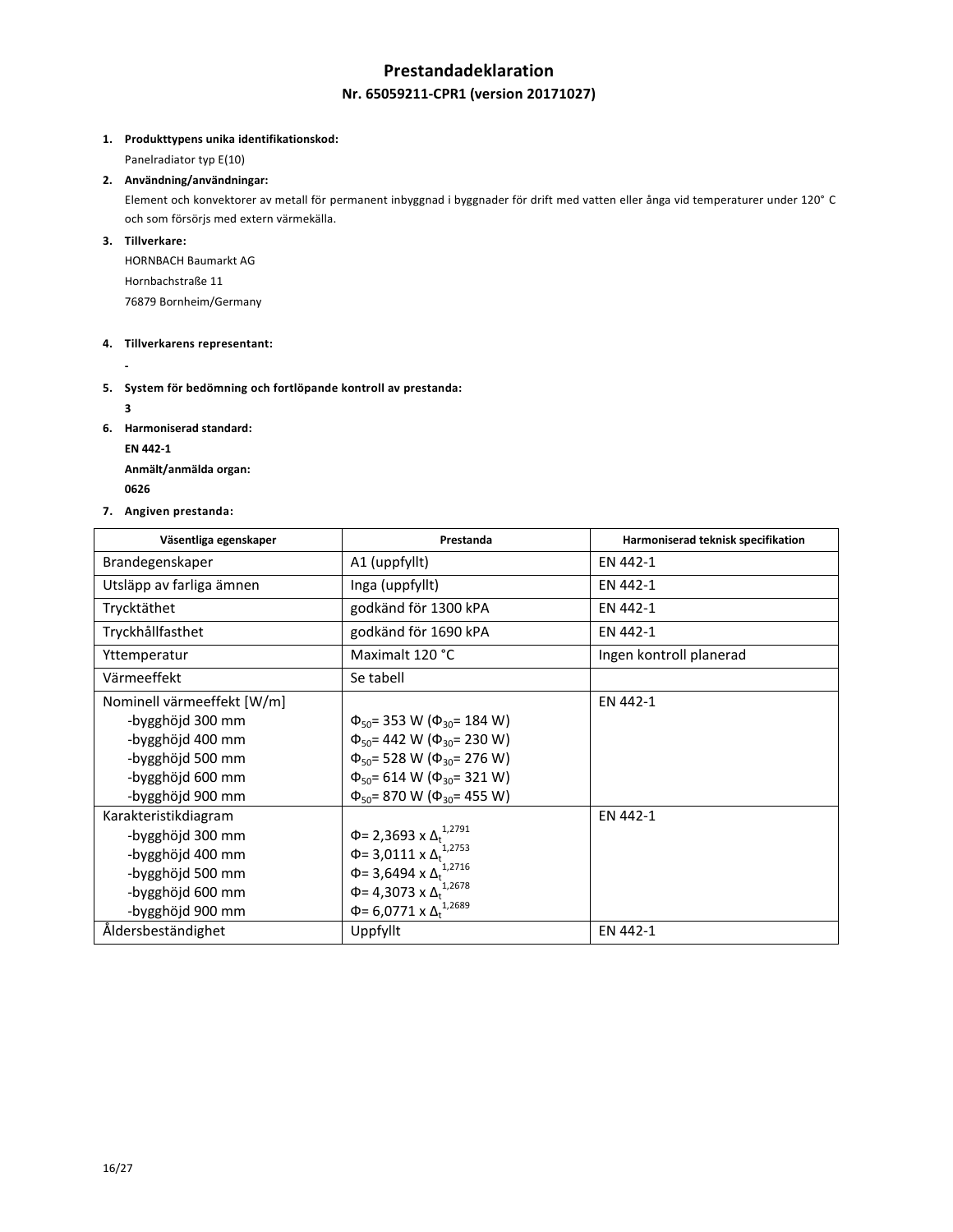| <b>Identifikationskod</b><br>panelradiator | Artikelnummer                    | <b>Nominell</b><br>värmeeffekt<br>Ф50 | <b>Identifikationskod</b><br>panelradiator | Artikelnumme<br>r   | <b>Nominell</b><br>värmeeffekt<br>Ф50 |
|--------------------------------------------|----------------------------------|---------------------------------------|--------------------------------------------|---------------------|---------------------------------------|
| Typ E (10) 300 x 600-6                     | PN1030060LA003<br>7              | 212 Watt                              | Typ E (10) 500 x 800-<br>6                 | PN1050080LA00<br>37 | 422 Watt                              |
| Typ E (10) 300 x 800-6                     | PN1030080LA003<br>7              | 282 Watt                              | Typ E (10) 600 x<br>1000-6                 | PN1060060LA00<br>37 | 614 Watt                              |
| Typ E (10) 300 x 1000-6                    | PN1030100LA003<br>7              | 353 Watt                              | Typ E (10) 600 x<br>1200-6                 | PN1060120LA00<br>37 | 737 Watt                              |
| Typ E (10) 300 x 1200-6                    | PN1030120LA003<br>7              | 424 Watt                              | Typ E (10) 600 x<br>1400-6                 | PN1060140LA00<br>37 | 860 Watt                              |
| Typ E (10) 300 x 1400-6                    | PN1030140LA003<br>7              | 494 Watt                              | Typ E (10) 600 x<br>1600-6                 | PN1060160LA00<br>37 | 982 Watt                              |
| Typ E (10) 300 x 1600-6                    | PN1030160LA003<br>7              | 565 Watt                              | Typ E (10) 600 x<br>1800-6                 | PN1060180LA00<br>37 | 1105 Watt                             |
| Typ E (10) 300 x 1800-6                    | PN1030180LA003<br>$\overline{7}$ | 635 Watt                              | Typ E (10) 600 x<br>2000-6                 | PN1060200LA00<br>37 | 1228 Watt                             |
| Typ E (10) 300 x 2000-6                    | PN1030200LA003<br>7              | 706 Watt                              | Typ E (10) 600 x 500-<br>6                 | PN1060050LA00<br>37 | 307 Watt                              |
| Typ E (10) 400 x 600-6                     | PN1040060LA003<br>7              | 265 Watt                              | Typ E (10) 600 x 600-<br>4                 | PN1060060LN00<br>37 | 368 Watt                              |
| Typ E (10) 400 x 800-6                     | PN1040080LA003<br>7              | 354 Watt                              | Typ E (10) 600 x 600-<br>6                 | PN1060060LA00<br>37 | 368 Watt                              |
| Typ E (10) 400 x 1000-6                    | PN1040100LA003<br>7              | 442 Watt                              | Typ E (10) 600 x 800-<br>6                 | PN1060080LA00<br>37 | 491 Watt                              |
| Typ E (10) 400 x 1200-6                    | PN1040120LA003<br>7              | 530 Watt                              | Typ E (10) 900 x 500-<br>6                 | PN1090050LA00<br>37 | 435 Watt                              |
| Typ E (10) 400 x 1400-6                    | PN1040140LA003<br>7              | 619 Watt                              | Typ E (10) 900 x 600-<br>6                 | PN1090060LA00<br>37 | 522 Watt                              |
| Typ E (10) 400 x 1600-6                    | PN1040160LA003<br>7              | 707 Watt                              | Typ E (10) 900 x 800-<br>6                 | PN1090080LA00<br>37 | 696 Watt                              |
| Typ E (10) 400 x 1800-6                    | PN1040180LA003<br>7              | 796 Watt                              | Typ E (10) 900 x<br>1000-6                 | PN1090100LA00<br>37 | 870 Watt                              |
| Typ E (10) 400 x 2000-6                    | PN1040200LA003<br>7              | 884 Watt                              | Typ E (10) 900 x<br>1200-6                 | PN1090120LA00<br>37 | 1044 Watt                             |
| Typ E (10) 500 x 1000-6                    | PN1050100LA003<br>7              | 528 Watt                              | Typ E (10) 900 x<br>1400-6                 | PN1090140LA00<br>37 | 1218 Watt                             |
| Typ E (10) 500 x 1200-6                    | PN1050120LA003<br>7              | 634 Watt                              | Typ E (10) 900 x<br>1600-6                 | PN1090160LA00<br>37 | 1392 Watt                             |
| Typ E (10) 500 x 1400-6                    | PN1050140LA003<br>7              | 739 Watt                              |                                            |                     |                                       |
| Typ E (10) 500 x 1600-6                    | PN1050160LA003<br>$\overline{7}$ | 845 Watt                              |                                            |                     |                                       |
| Typ E (10) 500 x 1800-6                    | PN1050180LA003<br>7              | 950 Watt                              |                                            |                     |                                       |
| Typ E (10) 500 x 2000-6                    | PN1050200LA003<br>7              | 1056 Watt                             |                                            |                     |                                       |
| Typ E (10) 500 x 400-4                     | PN1050040LN003<br>7              | 211 Watt                              |                                            |                     |                                       |
| Typ E (10) 500 x 600-4                     | PN1050060LN003<br>7              | 317 Watt                              |                                            |                     |                                       |
| Typ E (10) 500 x 600-6                     | PN1050060LA003<br>7              | 317 Watt                              |                                            |                     |                                       |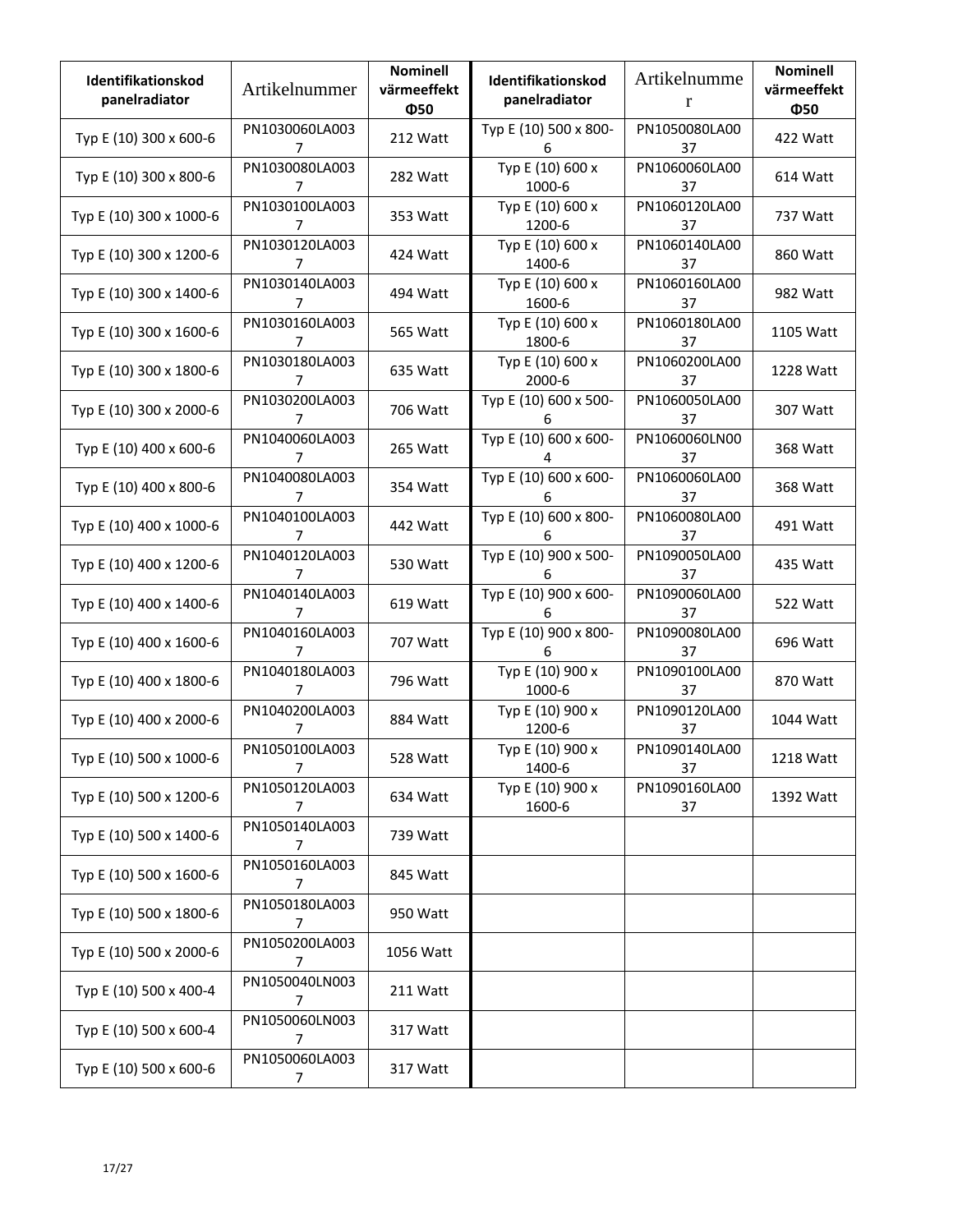**Prestandan för ovanstående produkt överensstämmer med den angivna prestandan. Denna prestandadeklaration har utfärdats i enlighet med förordning (EU) nr 305/2011 på eget ansvar av den tillverkare som anges ovan.**

**Undertecknar för tillverkaren av:**

**Andreas Back Ansvarig för kvalitetsmanagement, miljö & CSR**

**Bornheim, 2017-08-10**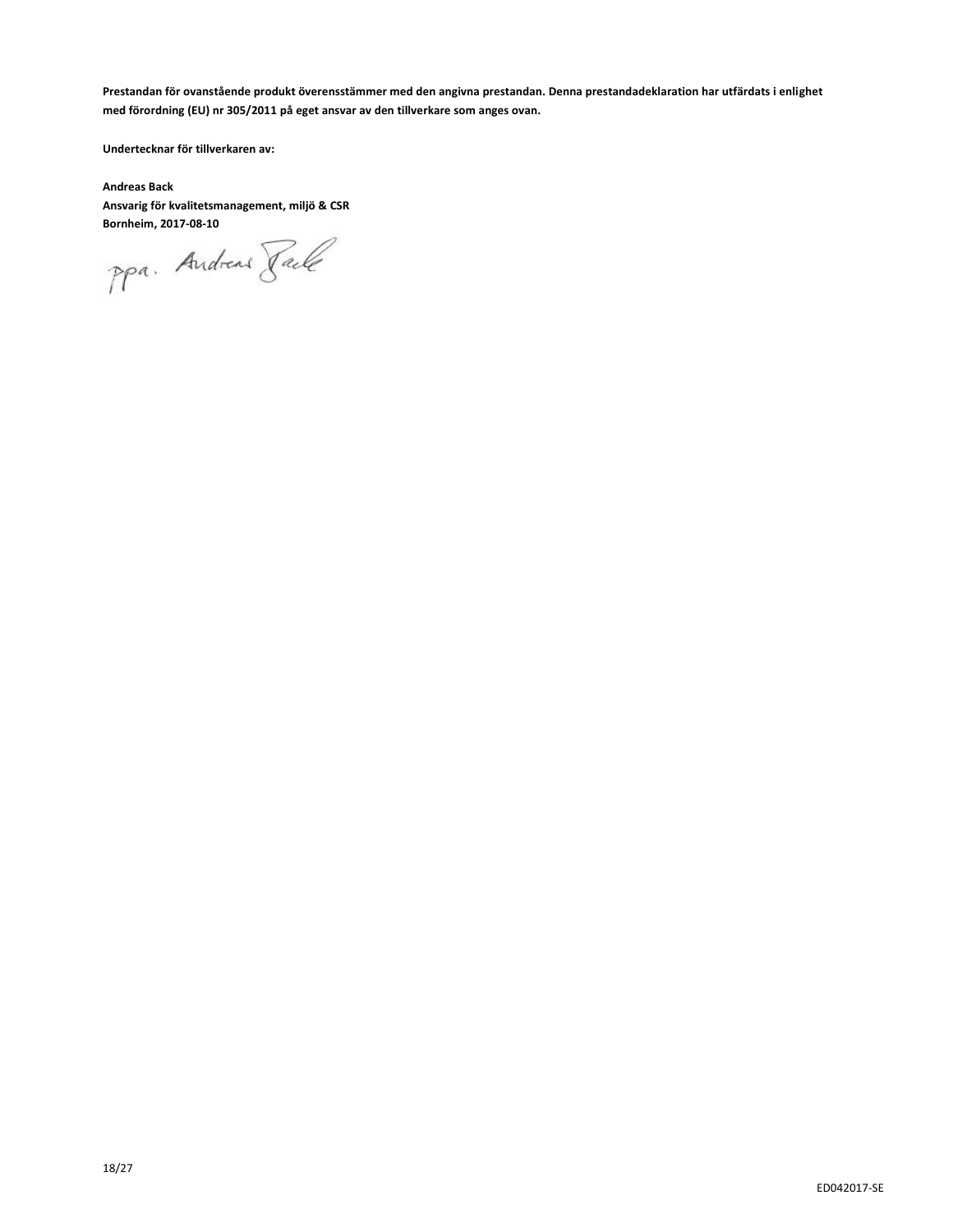# **Prohlášení o vlastnostech Č. 65059211-CPR1 (Verze 20171027)**

#### **1. Jedinečný identifikační kód typu výrobku:**

Deskové otopné těleso typ E(10)

#### **2. Použití:**

Ocelová otopná tělesa a konvektory pro trvalou vestavbu v budovách pro provoz na vodu, při teplotách nižších než 120°C, které jsou napájeny externím zdrojem tepla

#### **3. Výrobce:**

HORNBACH Baumarkt AG Hornbachstraße 11 76879 Bornheim/Germany

#### **4. Zplnomocněný zástupce:**

**-**

**5. Systém/systémy POSV:**

**3**

**6. Harmonizovaná norma:**

**EN 442-1**

**Oznámený subjekt/oznámené subjekty: <sup>0626</sup>** 

**7. Vlastnosti uvedené v prohlášení:**

| Základní charakteristiky      | <b>Vlastnost</b>                             | Harmonizovaná technická specifikace |
|-------------------------------|----------------------------------------------|-------------------------------------|
| Reakce na oheň                | A1 (splněno)                                 | EN 442-1                            |
| Uvolňování nebezpečných látek | Žádné (splněno)                              | EN 442-1                            |
| Těsnost                       | zkouška úspěšná 1300 kPA                     | EN 442-1                            |
| Odolnost proti přetlaku       | zkouška úspěšná 1690 kPA                     | EN 442-1                            |
| povrchová teplota             | Maximum 120°C                                | Není plánována žádná zkouška        |
| Tepelný výkon                 | Viz tabulka                                  |                                     |
| Jmenovitý tepelný výkon (W/m) |                                              | EN 442-1                            |
| -Konstrukční výška 300 mm     | $\Phi_{50}$ = 353 W ( $\Phi_{30}$ = 184 W)   |                                     |
| -Konstrukční výška 400 mm     | $\Phi_{50}$ = 442 W ( $\Phi_{30}$ = 230 W)   |                                     |
| -Konstrukční výška 500 mm     | $\Phi_{50}$ = 528 W ( $\Phi_{30}$ = 276 W)   |                                     |
| -Konstrukční výška 600 mm     | $\Phi_{50}$ = 614 W ( $\Phi_{30}$ = 321 W)   |                                     |
| -Konstrukční výška 900 mm     | $\Phi_{50}$ = 870 W ( $\Phi_{30}$ = 455 W)   |                                     |
| Parametry                     |                                              | EN 442-1                            |
| -Konstrukční výška 300 mm     | Φ= 2,3693 x Δ <sub>t</sub> <sup>1,2791</sup> |                                     |
| -Konstrukční výška 400 mm     | $\Phi$ = 3,0111 x $\Delta$ <sup>1,2753</sup> |                                     |
| -Konstrukční výška 500 mm     | Φ= 3,6494 x $Δ_t$ <sup>1,2716</sup>          |                                     |
| -Konstrukční výška 600 mm     | Φ= 4,3073 x $Δ_t$ <sup>1,2678</sup>          |                                     |
| -Konstrukční výška 900 mm     | $\Phi$ = 6,0771 x $\Delta_t^{1,2689}$        |                                     |
| Trvanlivost                   | Splněno                                      | EN 442-1                            |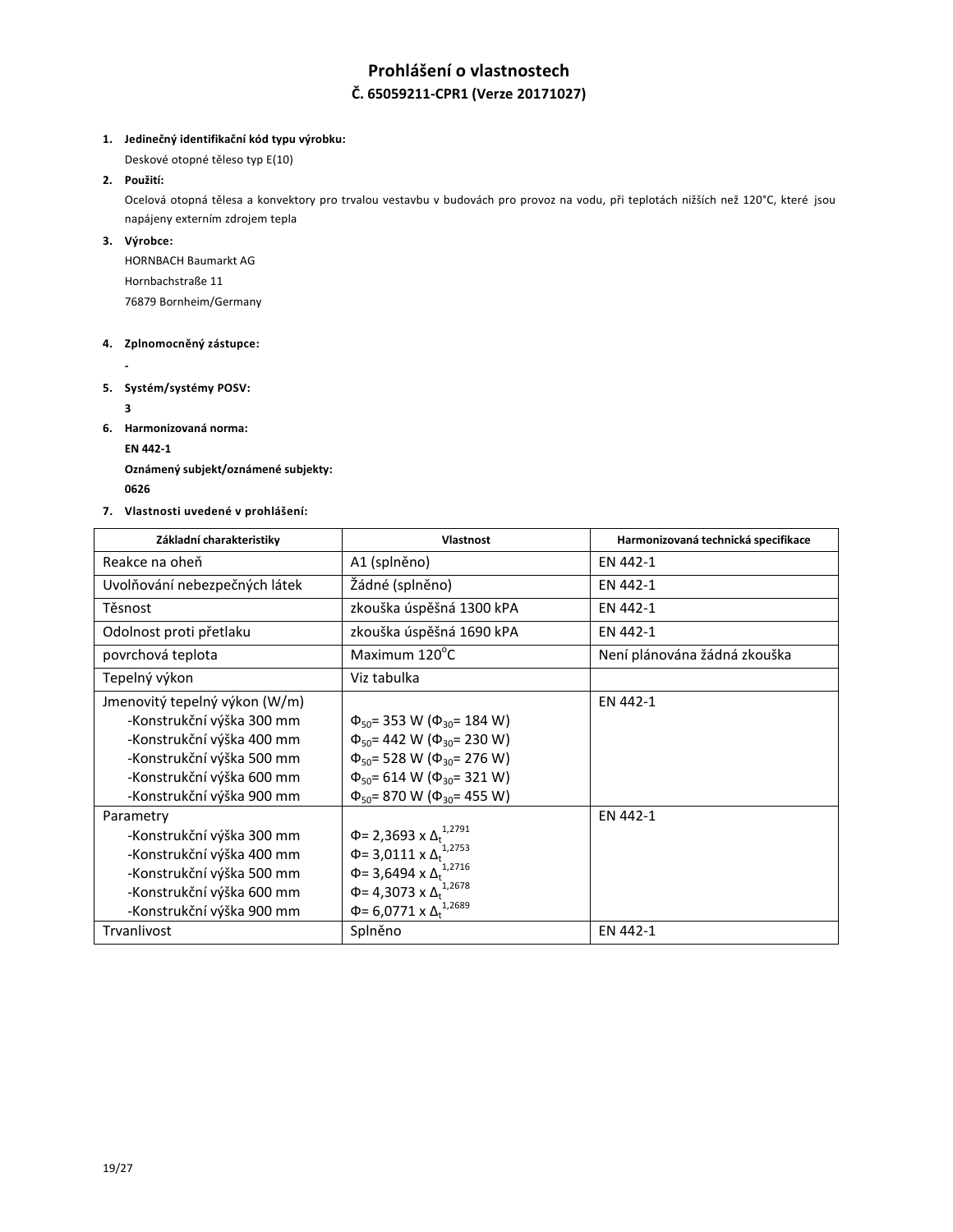| Identifikační kód<br>desková otopná tělesa | Číslo zboží                      | Jmenovitý<br>tepelný<br>výkon ¢50 | Identifikační kód<br>desková otopná<br>tělesa | Číslo zboží         | Jmenovitý<br>tepelný<br>výkon ¢50 |
|--------------------------------------------|----------------------------------|-----------------------------------|-----------------------------------------------|---------------------|-----------------------------------|
| Typ E (10) 300 x 600-6                     | PN1030060LA003<br>7              | 212 wattů                         | Typ E (10) 500 x 800-<br>6                    | PN1050080LA00<br>37 | 422 wattů                         |
| Typ E (10) 300 x 800-6                     | PN1030080LA003<br>7              | 282 wattů                         | Typ E (10) 600 x<br>1000-6                    | PN1060060LA00<br>37 | 614 wattů                         |
| Typ E (10) 300 x 1000-6                    | PN1030100LA003<br>7              | 353 wattů                         | Typ E (10) 600 x<br>1200-6                    | PN1060120LA00<br>37 | 737 wattů                         |
| Typ E (10) 300 x 1200-6                    | PN1030120LA003<br>7              | 424 wattů                         | Typ E (10) 600 x<br>1400-6                    | PN1060140LA00<br>37 | 860 wattů                         |
| Typ E (10) 300 x 1400-6                    | PN1030140LA003<br>7              | 494 wattů                         | Typ E (10) 600 x<br>1600-6                    | PN1060160LA00<br>37 | 982 wattů                         |
| Typ E (10) 300 x 1600-6                    | PN1030160LA003<br>7              | 565 wattů                         | Typ E (10) 600 x<br>1800-6                    | PN1060180LA00<br>37 | 1105 wattů                        |
| Typ E (10) 300 x 1800-6                    | PN1030180LA003<br>7              | 635 wattů                         | Typ E (10) 600 x<br>2000-6                    | PN1060200LA00<br>37 | 1228 wattů                        |
| Typ E (10) 300 x 2000-6                    | PN1030200LA003<br>7              | 706 wattů                         | Typ E (10) 600 x 500-<br>6                    | PN1060050LA00<br>37 | 307 wattů                         |
| Typ E (10) 400 x 600-6                     | PN1040060LA003<br>7              | 265 wattů                         | Typ E (10) 600 x 600-                         | PN1060060LN00<br>37 | 368 wattů                         |
| Typ E (10) 400 x 800-6                     | PN1040080LA003<br>7              | 354 wattů                         | Typ E (10) 600 x 600-<br>6                    | PN1060060LA00<br>37 | 368 wattů                         |
| Typ E (10) 400 x 1000-6                    | PN1040100LA003<br>7              | 442 wattů                         | Typ E (10) 600 x 800-<br>6                    | PN1060080LA00<br>37 | 491 wattů                         |
| Typ E (10) 400 x 1200-6                    | PN1040120LA003<br>7              | 530 wattů                         | Typ E (10) 900 x 500-<br>6                    | PN1090050LA00<br>37 | 435 wattů                         |
| Typ E (10) 400 x 1400-6                    | PN1040140LA003<br>7              | 619 wattů                         | Typ E (10) 900 x 600-<br>6                    | PN1090060LA00<br>37 | 522 wattů                         |
| Typ E (10) 400 x 1600-6                    | PN1040160LA003<br>7              | 707 wattů                         | Typ E (10) 900 x 800-<br>6                    | PN1090080LA00<br>37 | 696 wattů                         |
| Typ E (10) 400 x 1800-6                    | PN1040180LA003<br>7              | 796 wattů                         | Typ E (10) 900 x<br>1000-6                    | PN1090100LA00<br>37 | 870 wattů                         |
| Typ E (10) 400 x 2000-6                    | PN1040200LA003<br>7              | 884 wattů                         | Typ E (10) 900 x<br>1200-6                    | PN1090120LA00<br>37 | 1044 wattů                        |
| Typ E (10) 500 x 1000-6                    | PN1050100LA003<br>7              | 528 wattů                         | Typ E (10) 900 x<br>1400-6                    | PN1090140LA00<br>37 | 1218 wattů                        |
| Typ E (10) 500 x 1200-6                    | PN1050120LA003<br>7              | 634 wattů                         | Typ E (10) 900 x<br>1600-6                    | PN1090160LA00<br>37 | 1392 wattů                        |
| Typ E (10) 500 x 1400-6                    | PN1050140LA003<br>7              | 739 wattů                         |                                               |                     |                                   |
| Typ E (10) 500 x 1600-6                    | PN1050160LA003<br>$\overline{7}$ | 845 wattů                         |                                               |                     |                                   |
| Typ E (10) 500 x 1800-6                    | PN1050180LA003<br>$\overline{7}$ | 950 wattů                         |                                               |                     |                                   |
| Typ E (10) 500 x 2000-6                    | PN1050200LA003<br>7              | 1056 wattů                        |                                               |                     |                                   |
| Typ E (10) 500 x 400-4                     | PN1050040LN003<br>7              | 211 wattů                         |                                               |                     |                                   |
| Typ E (10) 500 x 600-4                     | PN1050060LN003<br>7              | 317 wattů                         |                                               |                     |                                   |
| Typ E (10) 500 x 600-6                     | PN1050060LA003<br>7              | 317 wattů                         |                                               |                     |                                   |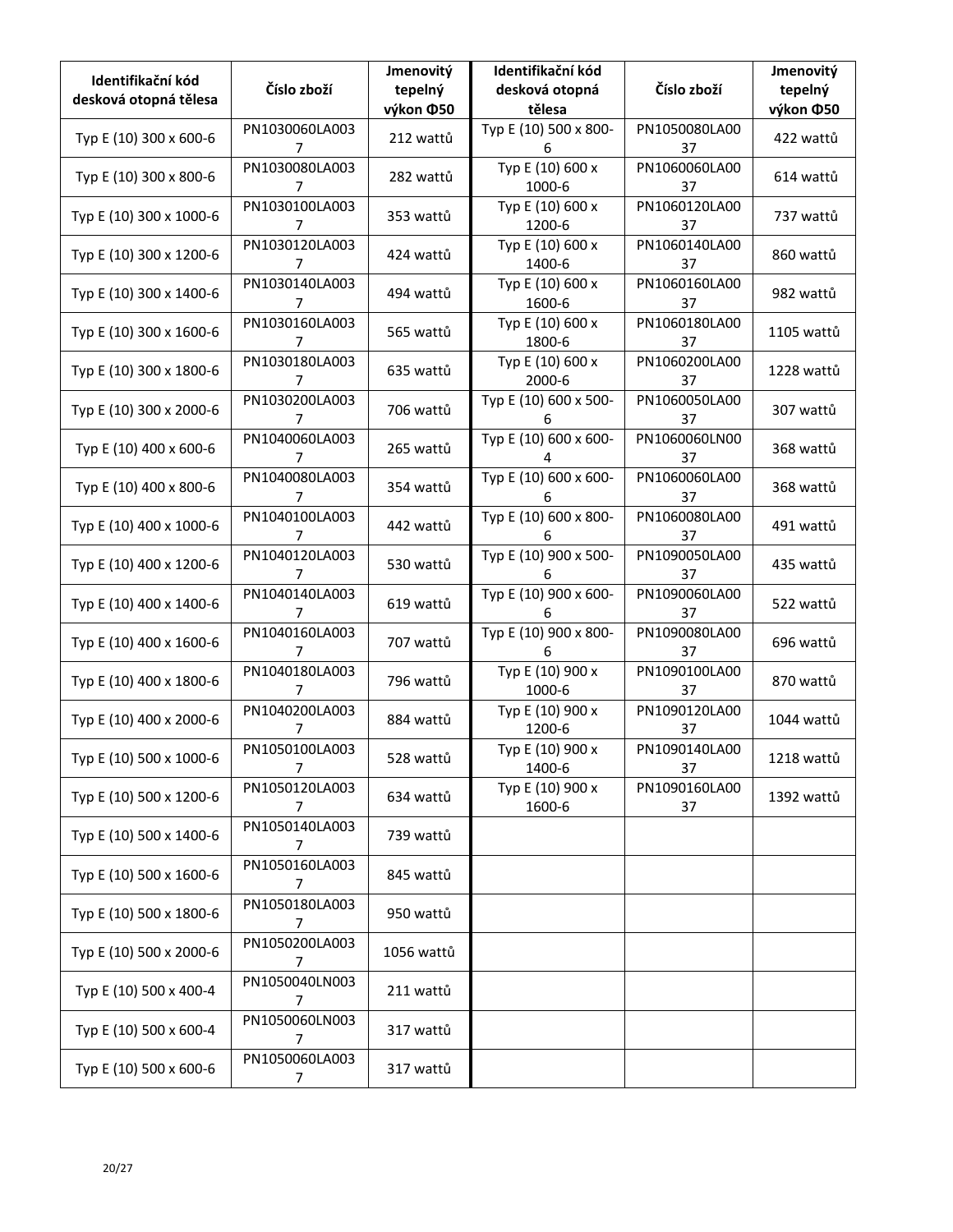**Vlastnost výše uvedeného výrobku se shodě s deklarovanými vlastnostmi. Toto prohlášení o vlastnostech je vydáno podle nařízení (EU) č. 305/2011 na výhradní odpovědnost výše uvedeného výrobce.**

**Podepsáno za výrobce a jeho jménem:**

**Andreas Back Vedoucí managementu kvality, úseku životního prostředí a CSR**

**Bornheim, 10.8.2017**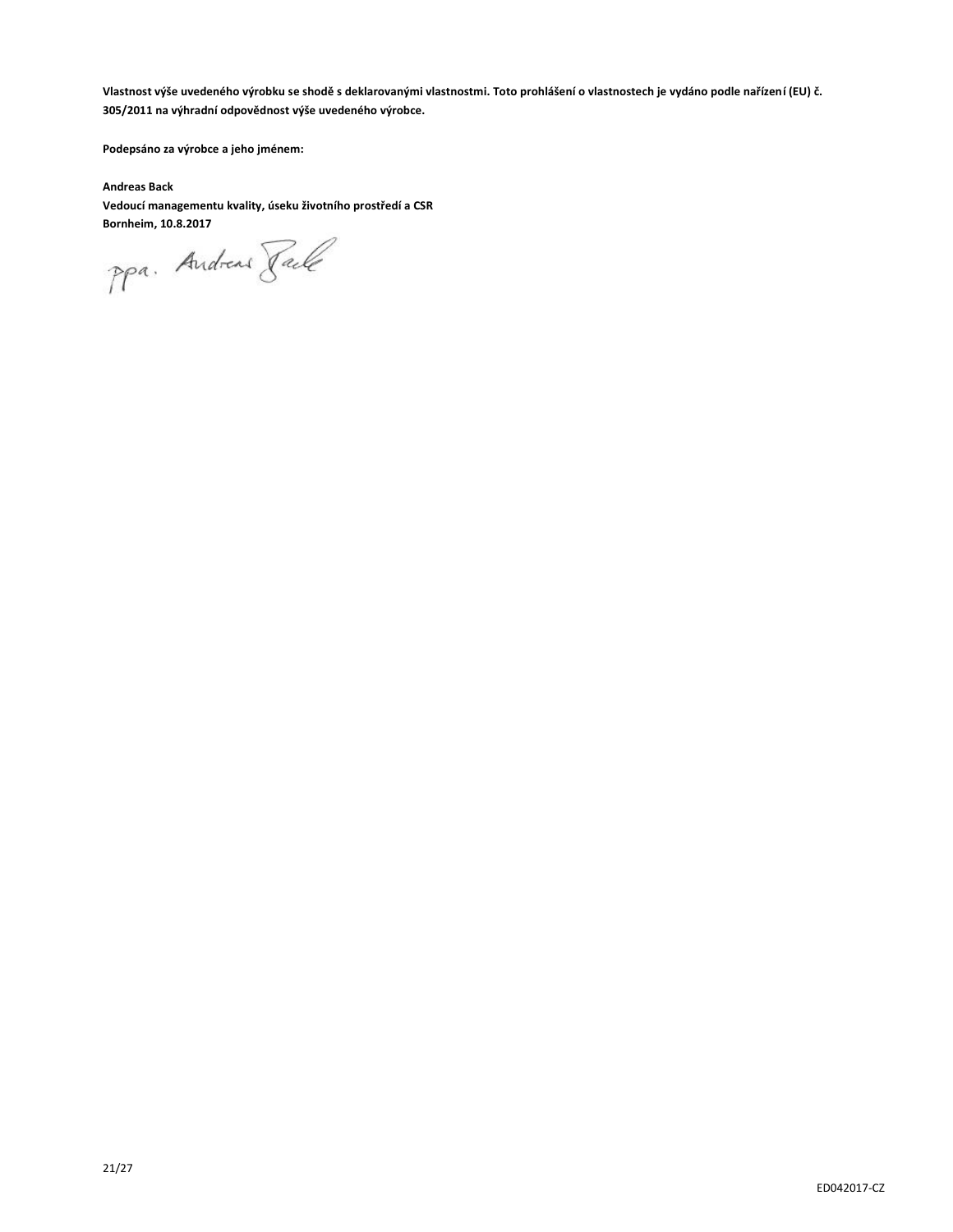# **Vyhlásenie o parametroch Č. 65059211-CPR1 (verzia 20171027)**

#### **1. Jedinečný identifikačný kód typu výrobku:**

Doskové vykurovacie teleso typ E(10)

#### **2. Použitie/použitia:**

Kovové vykurovacie telesá a konvektory pre trvalé zabudovanie do stavieb pre prevádzku na vodu alebo paru, pri teplotách nižších ako 120°C, ktoré sú napájané z externých zdrojov tepla

#### **3. Výrobca:**

HORNBACH Baumarkt AG Hornbachstraße 11 76879 Bornheim/Germany

#### **4. Splnomocnený zástupca:**

**-**

#### **5. Systém(y) posudzovania a overovania nemennosti parametrov:**

**3**

- **6. Harmonizovaná norma:**
	- **EN 442-1**

**Notifikovaný(-é) subjekt(-y): <sup>0626</sup>** 

**7. Deklarované parametre:**

| Podstatné vlastnosti           | Parametre                                                 | Harmonizované technické špecifikácie |
|--------------------------------|-----------------------------------------------------------|--------------------------------------|
| Ohňovzdornosť                  | A1 (splnené)                                              | EN 442-1                             |
| Uvoľňovanie nebezpečných látok | Žiadne (splnené)                                          | EN 442-1                             |
| Tlaková tesnosť                | skúška úspešná 1300 kPA                                   | EN 442-1                             |
| Tlaková pevnosť                | skúška úspešná 1690 kPA                                   | EN 442-1                             |
| Teplota povrchu                | Maximum 120°C                                             | Nie je naplánovaná žiadna skúška     |
| Tepelný výkon                  | Viď tabuľka                                               |                                      |
| Menovitý tepelný výkon [W/m]   |                                                           | EN 442-1                             |
| -Konštrukčná výška 300 mm      | $\Phi_{50}$ = 353 W ( $\Phi_{30}$ = 184 W)                |                                      |
| -Konštrukčná výška 400 mm      | $\Phi_{50}$ = 442 W ( $\Phi_{30}$ = 230 W)                |                                      |
| -Konštrukčná výška 500 mm      | $\Phi_{50}$ = 528 W ( $\Phi_{30}$ = 276 W)                |                                      |
| -Konštrukčná výška 600 mm      | $\Phi_{50}$ = 614 W ( $\Phi_{30}$ = 321 W)                |                                      |
| -Konštrukčná výška 900 mm      | $\Phi_{50}$ = 870 W ( $\Phi_{30}$ = 455 W)                |                                      |
| Charakteristické parametre     |                                                           | EN 442-1                             |
| -Konštrukčná výška 300 mm      | Φ= 2,3693 x Δ <sub>t</sub> <sup>1,2791</sup>              |                                      |
| -Konštrukčná výška 400 mm      | $\Phi$ = 3,0111 x $\Delta$ <sub>t</sub> <sup>1,2753</sup> |                                      |
| -Konštrukčná výška 500 mm      | Φ= 3,6494 x $Δ_t$ <sup>1,2716</sup>                       |                                      |
| -Konštrukčná výška 600 mm      | Φ= 4,3073 x $Δ_t$ <sup>1,2678</sup>                       |                                      |
| -Konštrukčná výška 900 mm      | $\Phi$ = 6,0771 x $\Delta_t^{1,2689}$                     |                                      |
| Trvanlivosť                    | Splnené                                                   | EN 442-1                             |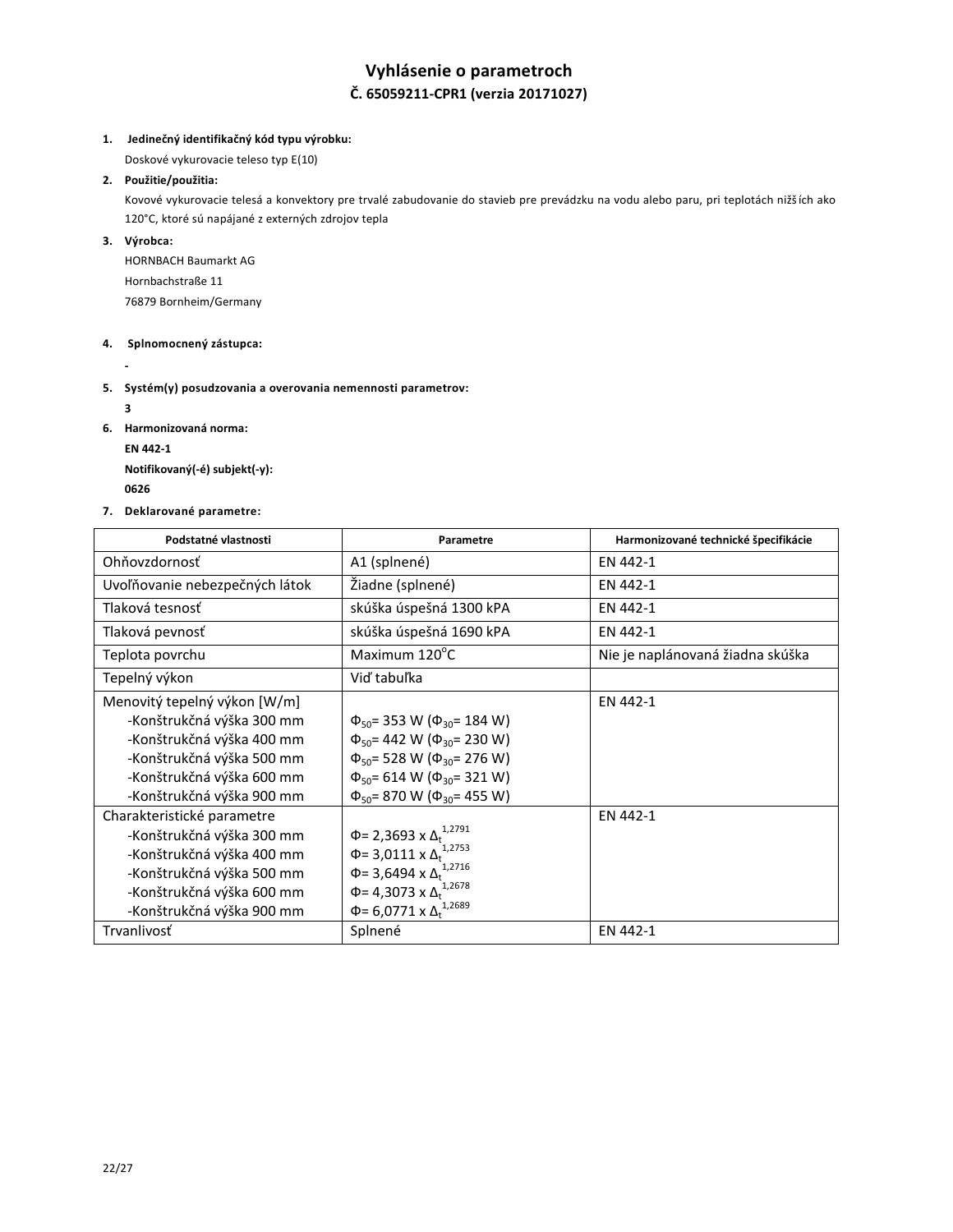| Identifikačný kód<br>doskové vykurovacie<br>teleso | Číslo artikla                    | Menovitý<br>tepelný<br>výkon ¢50 | Identifikačný kód<br>doskové vykurovacie<br>teleso | Číslo artikla       | Menovitý<br>tepelný<br>výkon ¢50 |
|----------------------------------------------------|----------------------------------|----------------------------------|----------------------------------------------------|---------------------|----------------------------------|
| Typ E (10) 300 x 600-6                             | PN1030060LA003<br>7              | 212 W                            | Typ E (10) 500 x 800-<br>6                         | PN1050080LA00<br>37 | 422 W                            |
| Typ E (10) 300 x 800-6                             | PN1030080LA003<br>7              | 282W                             | Typ E (10) 600 x<br>1000-6                         | PN1060060LA00<br>37 | 614 W                            |
| Typ E (10) 300 x 1000-6                            | PN1030100LA003<br>7              | 353W                             | Typ E (10) 600 x<br>1200-6                         | PN1060120LA00<br>37 | 737W                             |
| Typ E (10) 300 x 1200-6                            | PN1030120LA003<br>7              | 424 W                            | Typ E (10) 600 x<br>1400-6                         | PN1060140LA00<br>37 | 860W                             |
| Typ E (10) 300 x 1400-6                            | PN1030140LA003<br>7              | 494 W                            | Typ E (10) 600 x<br>1600-6                         | PN1060160LA00<br>37 | 982W                             |
| Typ E (10) 300 x 1600-6                            | PN1030160LA003<br>7              | 565 W                            | Typ E (10) 600 x<br>1800-6                         | PN1060180LA00<br>37 | 1105 W                           |
| Typ E (10) 300 x 1800-6                            | PN1030180LA003<br>$\overline{7}$ | 635W                             | Typ E (10) 600 x<br>2000-6                         | PN1060200LA00<br>37 | 1228 W                           |
| Typ E (10) 300 x 2000-6                            | PN1030200LA003<br>$\overline{7}$ | 706 W                            | Typ E (10) 600 x 500-<br>6                         | PN1060050LA00<br>37 | 307W                             |
| Typ E (10) 400 x 600-6                             | PN1040060LA003<br>7              | 265 W                            | Typ E (10) 600 x 600-<br>4                         | PN1060060LN00<br>37 | 368 W                            |
| Typ E (10) 400 x 800-6                             | PN1040080LA003<br>7              | 354 W                            | Typ E (10) 600 x 600-<br>6                         | PN1060060LA00<br>37 | 368 W                            |
| Typ E (10) 400 x 1000-6                            | PN1040100LA003<br>7              | 442 W                            | Typ E (10) 600 x 800-<br>6                         | PN1060080LA00<br>37 | 491W                             |
| Typ E (10) 400 x 1200-6                            | PN1040120LA003<br>7              | 530W                             | Typ E (10) 900 x 500-<br>6                         | PN1090050LA00<br>37 | 435W                             |
| Typ E (10) 400 x 1400-6                            | PN1040140LA003<br>7              | 619 W                            | Typ E (10) 900 x 600-<br>6                         | PN1090060LA00<br>37 | 522W                             |
| Typ E (10) 400 x 1600-6                            | PN1040160LA003<br>$\overline{7}$ | 707 W                            | Typ E (10) 900 x 800-<br>6                         | PN1090080LA00<br>37 | 696 W                            |
| Typ E (10) 400 x 1800-6                            | PN1040180LA003<br>$\overline{7}$ | 796 W                            | Typ E (10) 900 x<br>1000-6                         | PN1090100LA00<br>37 | 870W                             |
| Typ E (10) 400 x 2000-6                            | PN1040200LA003<br>7              | 884W                             | Typ E (10) 900 x<br>1200-6                         | PN1090120LA00<br>37 | 1044 W                           |
| Typ E (10) 500 x 1000-6                            | PN1050100LA003<br>7              | 528 W                            | Typ E (10) 900 x<br>1400-6                         | PN1090140LA00<br>37 | 1218 W                           |
| Typ E (10) 500 x 1200-6                            | PN1050120LA003<br>7              | 634 W                            | Typ E (10) 900 x<br>1600-6                         | PN1090160LA00<br>37 | 1392W                            |
| Typ E (10) 500 x 1400-6                            | PN1050140LA003<br>7              | 739 W                            |                                                    |                     |                                  |
| Typ E (10) 500 x 1600-6                            | PN1050160LA003<br>$\overline{7}$ | 845 W                            |                                                    |                     |                                  |
| Typ E (10) 500 x 1800-6                            | PN1050180LA003<br>$\overline{7}$ | 950W                             |                                                    |                     |                                  |
| Typ E (10) 500 x 2000-6                            | PN1050200LA003<br>7              | 1056 W                           |                                                    |                     |                                  |
| Typ E (10) 500 x 400-4                             | PN1050040LN003<br>7              | 211 W                            |                                                    |                     |                                  |
| Typ E (10) 500 x 600-4                             | PN1050060LN003<br>7              | 317 W                            |                                                    |                     |                                  |
| Typ E (10) 500 x 600-6                             | PN1050060LA003<br>7              | 317 W                            |                                                    |                     |                                  |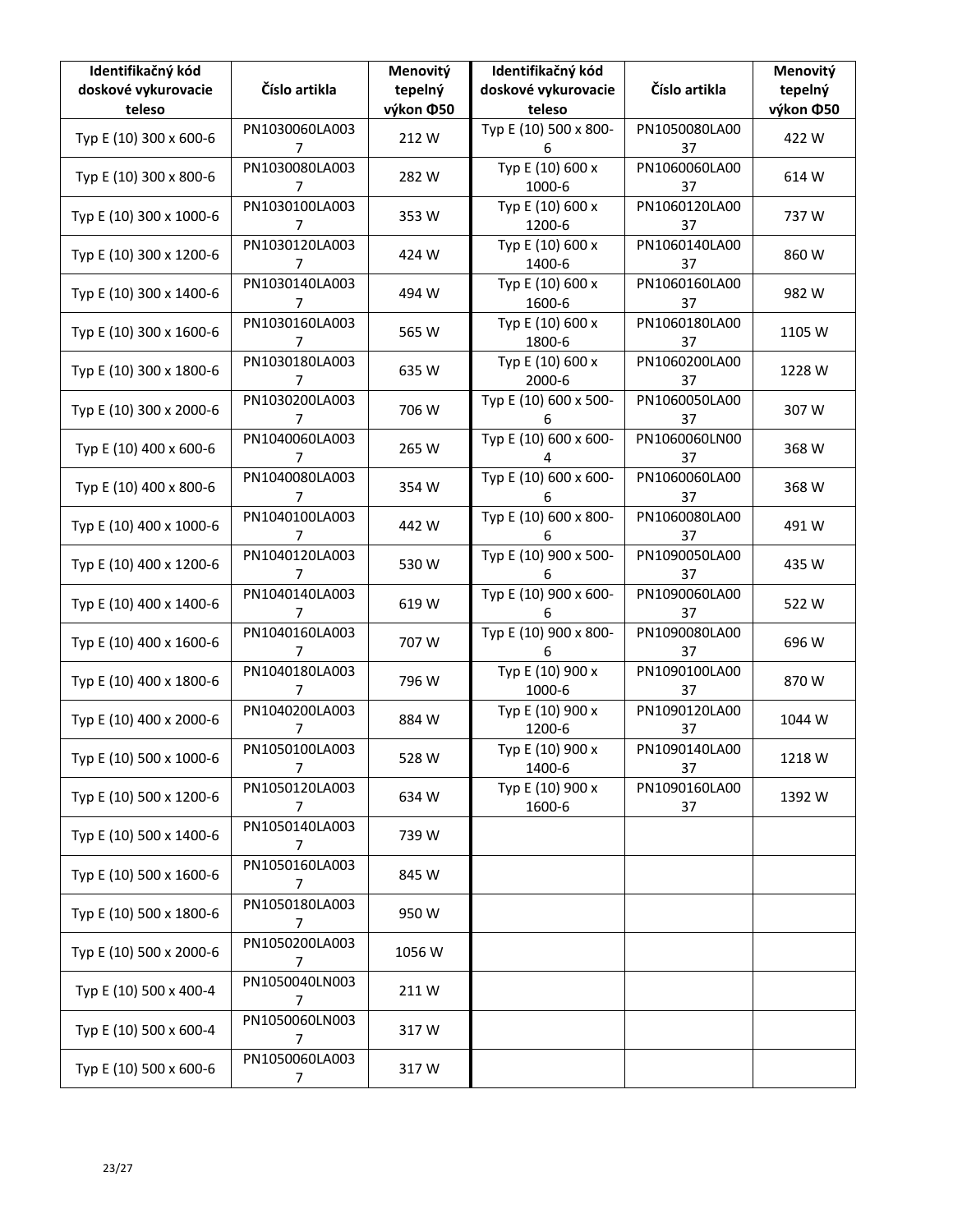**Uvedené parametre hore uvedeného výrobku sú v zhode s deklarovanými parametrami. Toto vyhlásenie o parametroch sa v súlade s nariadením (EU) č. 305/2011 vydáva na výhradnú zodpovednosť uvedeného výrobcu.**

**Podpísal(-a) za a v mene výrobcu:**

**Andreas Back Vedúci manažmentu kvality, úseku životného prostredia a CSR**

**Bornheim, 10.08.2017**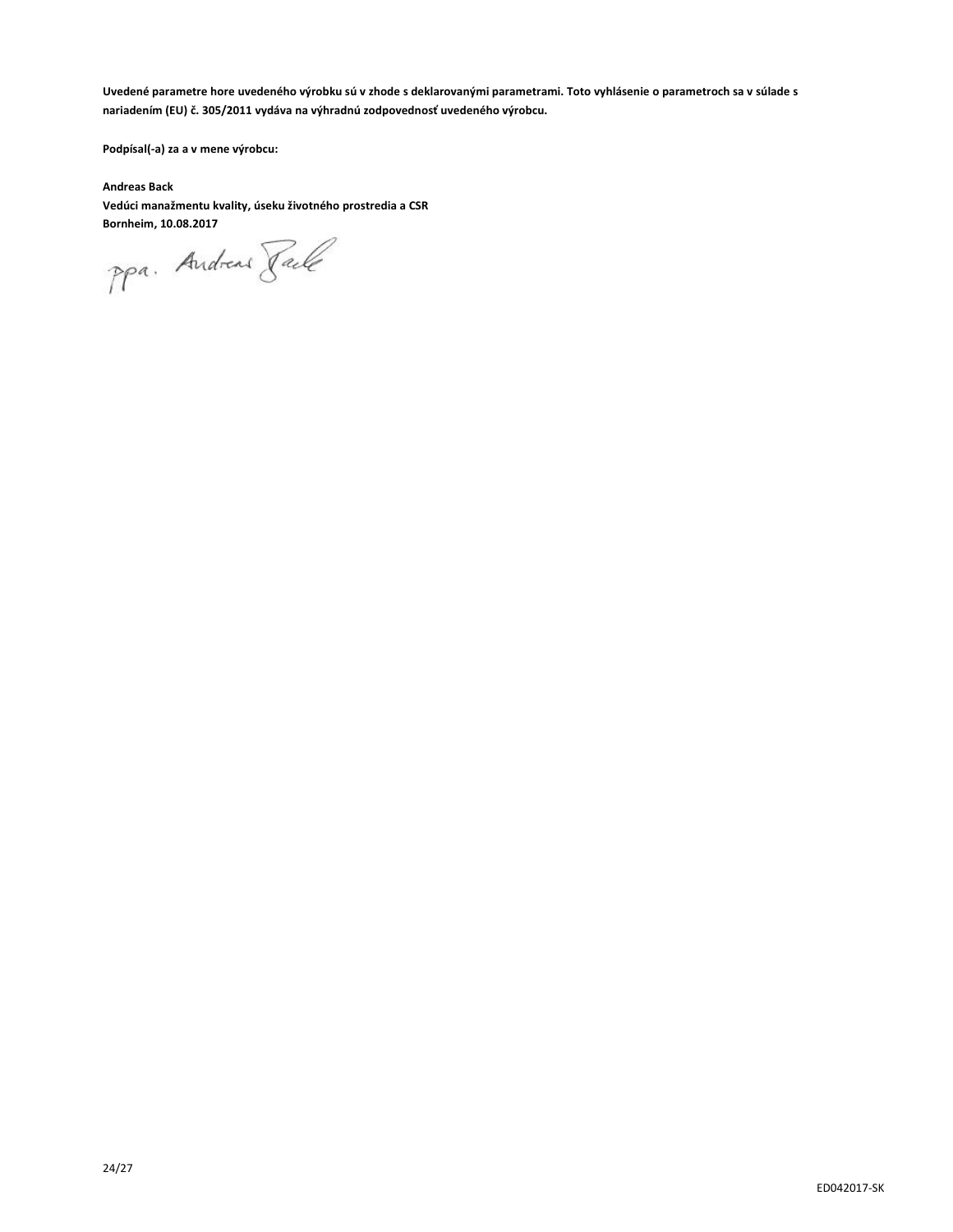# **Declaraţie de performanţă Nr. 65059211-CPR1 (Versiune 20171027)**

#### **1. Cod unic de identificare al produsului-tip:**

Radiator plat tip E(10)

#### **2. Utilizare (utilizări) preconizată (preconizate):**

Radiatoare metalice și convectoare pentru încastrare permanentă în construcții cu utilizare prevăzută cu apă sau abur, pentru temperaturi sub 120°C, cu alimentare din sursă de căldură externă

#### **3. Fabricant:**

HORNBACH Baumarkt AG Hornbachstraße 11 76879 Bornheim/Germania

#### **4. Reprezentant autorizat:**

**-**

#### **5. Sistemul (sistemele) de evaluare şi de verificare a constanţei performanţei:**

**3**

- **6. Standard armonizat:**
	- **EN 442-1**

**Organism (organisme) notificat(e): <sup>0626</sup>** 

### **7. Performanţa (performanţe) declarată (declarate):**

| Caracteristici esențiale            | Performanță                                  | Specificație tehnică armonizată |
|-------------------------------------|----------------------------------------------|---------------------------------|
| Conduită în caz de incendiu         | A1 (îndeplinit)                              | EN 442-1                        |
| Eliberarea de substanțe periculoase | Niciuna (îndeplinit)                         | EN 442-1                        |
| Etanșeitate la presiune             | promovat 1300 kPA                            | EN 442-1                        |
| Rezistență la compresiune           | promovat 1690 kPA                            | EN 442-1                        |
| Temperatură suprafață               | maxim 120°C                                  | Nu este prevăzută o verificare  |
| Putere termică                      | Vedeți tabel                                 |                                 |
| Putere termică nominală [W/m]       |                                              | EN 442-1                        |
| -înălțime construcție 300 mm        | $\Phi_{50}$ = 353 W ( $\Phi_{30}$ = 184 W)   |                                 |
| -înălțime construcție 400 mm        | $\Phi_{50}$ = 442 W ( $\Phi_{30}$ = 230 W)   |                                 |
| -înălțime construcție 500 mm        | $\Phi_{50}$ = 528 W ( $\Phi_{30}$ = 276 W)   |                                 |
| -înăltime constructie 600 mm        | $\Phi_{50}$ = 614 W ( $\Phi_{30}$ = 321 W)   |                                 |
| -înălțime construcție 900 mm        | $\Phi_{50}$ = 870 W ( $\Phi_{30}$ = 455 W)   |                                 |
| Curbă caracteristică                |                                              | EN 442-1                        |
| -înălțime construcție 300 mm        | Φ= 2,3693 x Δ <sub>t</sub> <sup>1,2791</sup> |                                 |
| -înălțime construcție 400 mm        | $\Phi$ = 3,0111 x $\Delta_t^{1,2753}$        |                                 |
| -înălțime construcție 500 mm        | Φ= 3,6494 x $Δ_t$ <sup>1,2716</sup>          |                                 |
| -înălțime construcție 600 mm        | Φ= 4,3073 x $Δ_t$ <sup>1,2678</sup>          |                                 |
| -înălțime construcție 900 mm        | $\Phi$ = 6,0771 x $\Delta_t^{1,2689}$        |                                 |
| Rezistență la îmbătrânire           | Îndeplinit                                   | EN 442-1                        |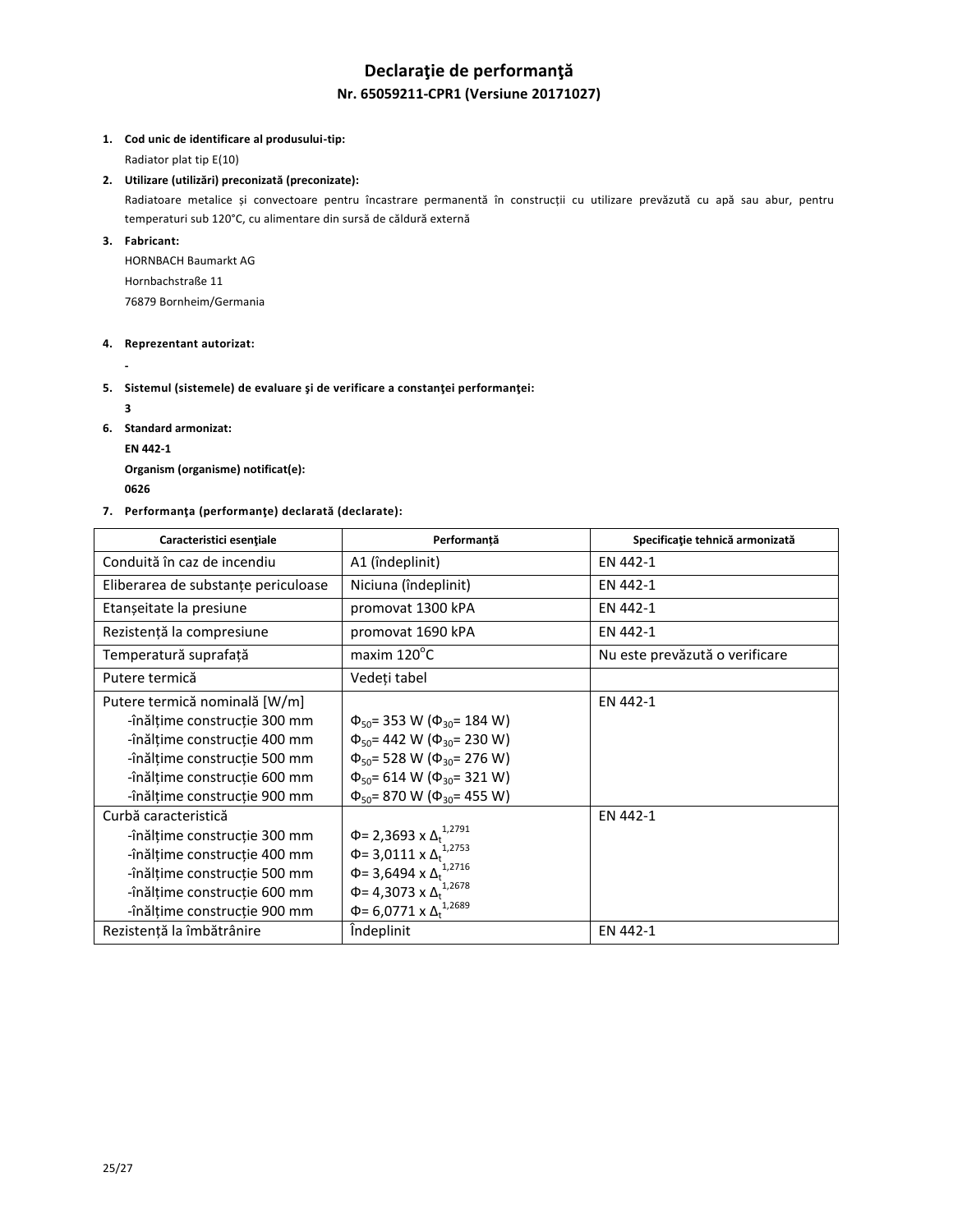| Cod de identificare<br>radiator plat | Număr articol                    | Performanță<br>termică<br>nominală<br>Ф50 | Cod de identificare<br>radiator plat | Număr articol       | Performanță<br>termică<br>nominală<br>Ф50 |
|--------------------------------------|----------------------------------|-------------------------------------------|--------------------------------------|---------------------|-------------------------------------------|
| Tip E (10) 300 x 600-6               | PN1030060LA003<br>7              | 212 Wati                                  | Tip E (10) 500 x 800-6               | PN1050080LA00<br>37 | 422 Waţi                                  |
| Tip E (10) 300 x 800-6               | PN1030080LA003<br>7              | 282 Waţi                                  | Tip E (10) 600 x 1000-<br>6          | PN1060060LA00<br>37 | 614 Wati                                  |
| Tip E (10) 300 x 1000-6              | PN1030100LA003<br>7              | 353 Waţi                                  | Tip E (10) 600 x 1200-<br>6          | PN1060120LA00<br>37 | 737 Waţi                                  |
| Tip E (10) 300 x 1200-6              | PN1030120LA003<br>7              | 424 Wati                                  | Tip E (10) 600 x 1400-<br>6          | PN1060140LA00<br>37 | 860 Waţi                                  |
| Tip E (10) 300 x 1400-6              | PN1030140LA003<br>7              | 494 Waţi                                  | Tip E (10) 600 x 1600-<br>6          | PN1060160LA00<br>37 | 982 Wati                                  |
| Tip E (10) 300 x 1600-6              | PN1030160LA003<br>7              | 565 Wati                                  | Tip E (10) 600 x 1800-<br>6          | PN1060180LA00<br>37 | 1105 Wati                                 |
| Tip E (10) 300 x 1800-6              | PN1030180LA003<br>$\overline{7}$ | 635 Waţi                                  | Tip E (10) 600 x 2000-<br>6          | PN1060200LA00<br>37 | 1228 Wati                                 |
| Tip E (10) 300 x 2000-6              | PN1030200LA003<br>7              | 706 Wati                                  | Tip E (10) 600 x 500-6               | PN1060050LA00<br>37 | 307 Wati                                  |
| Tip E (10) 400 x 600-6               | PN1040060LA003<br>7              | 265 Wati                                  | Tip E (10) 600 x 600-4               | PN1060060LN00<br>37 | 368 Wati                                  |
| Tip E (10) 400 x 800-6               | PN1040080LA003<br>7              | 354 Wati                                  | Tip E (10) 600 x 600-6               | PN1060060LA00<br>37 | 368 Wati                                  |
| Tip E (10) 400 x 1000-6              | PN1040100LA003<br>7              | 442 Wati                                  | Tip E (10) 600 x 800-6               | PN1060080LA00<br>37 | 491 Wati                                  |
| Tip E (10) 400 x 1200-6              | PN1040120LA003<br>7              | 530 Wati                                  | Tip E (10) 900 x 500-6               | PN1090050LA00<br>37 | 435 Wati                                  |
| Tip E (10) 400 x 1400-6              | PN1040140LA003<br>7              | 619 Wati                                  | Tip E (10) 900 x 600-6               | PN1090060LA00<br>37 | 522 Waţi                                  |
| Tip E (10) 400 x 1600-6              | PN1040160LA003<br>7              | 707 Waţi                                  | Tip E (10) 900 x 800-6               | PN1090080LA00<br>37 | 696 Waţi                                  |
| Tip E (10) 400 x 1800-6              | PN1040180LA003<br>7              | 796 Waţi                                  | Tip E (10) 900 x 1000-<br>6          | PN1090100LA00<br>37 | 870 Waţi                                  |
| Tip E (10) 400 x 2000-6              | PN1040200LA003<br>$\overline{7}$ | 884 Wati                                  | Tip E (10) 900 x 1200-<br>6          | PN1090120LA00<br>37 | 1044 Wati                                 |
| Tip E (10) 500 x 1000-6              | PN1050100LA003<br>7              | 528 Wati                                  | Tip E (10) 900 x 1400-<br>6          | PN1090140LA00<br>37 | 1218 Wati                                 |
| Tip E (10) 500 x 1200-6              | PN1050120LA003<br>7              | 634 Wati                                  | Tip E (10) 900 x 1600-<br>6          | PN1090160LA00<br>37 | 1392 Waţi                                 |
| Tip E (10) 500 x 1400-6              | PN1050140LA003<br>7              | 739 Wati                                  |                                      |                     |                                           |
| Tip E (10) 500 x 1600-6              | PN1050160LA003<br>7              | 845 Waţi                                  |                                      |                     |                                           |
| Tip E (10) 500 x 1800-6              | PN1050180LA003<br>7              | 950 Waţi                                  |                                      |                     |                                           |
| Tip E (10) 500 x 2000-6              | PN1050200LA003<br>7              | 1056 Waţi                                 |                                      |                     |                                           |
| Tip E (10) 500 x 400-4               | PN1050040LN003<br>7              | 211 Waţi                                  |                                      |                     |                                           |
| Tip E (10) 500 x 600-4               | PN1050060LN003<br>7              | 317 Waţi                                  |                                      |                     |                                           |
| Tip E (10) 500 x 600-6               | PN1050060LA003<br>7              | 317 Waţi                                  |                                      |                     |                                           |